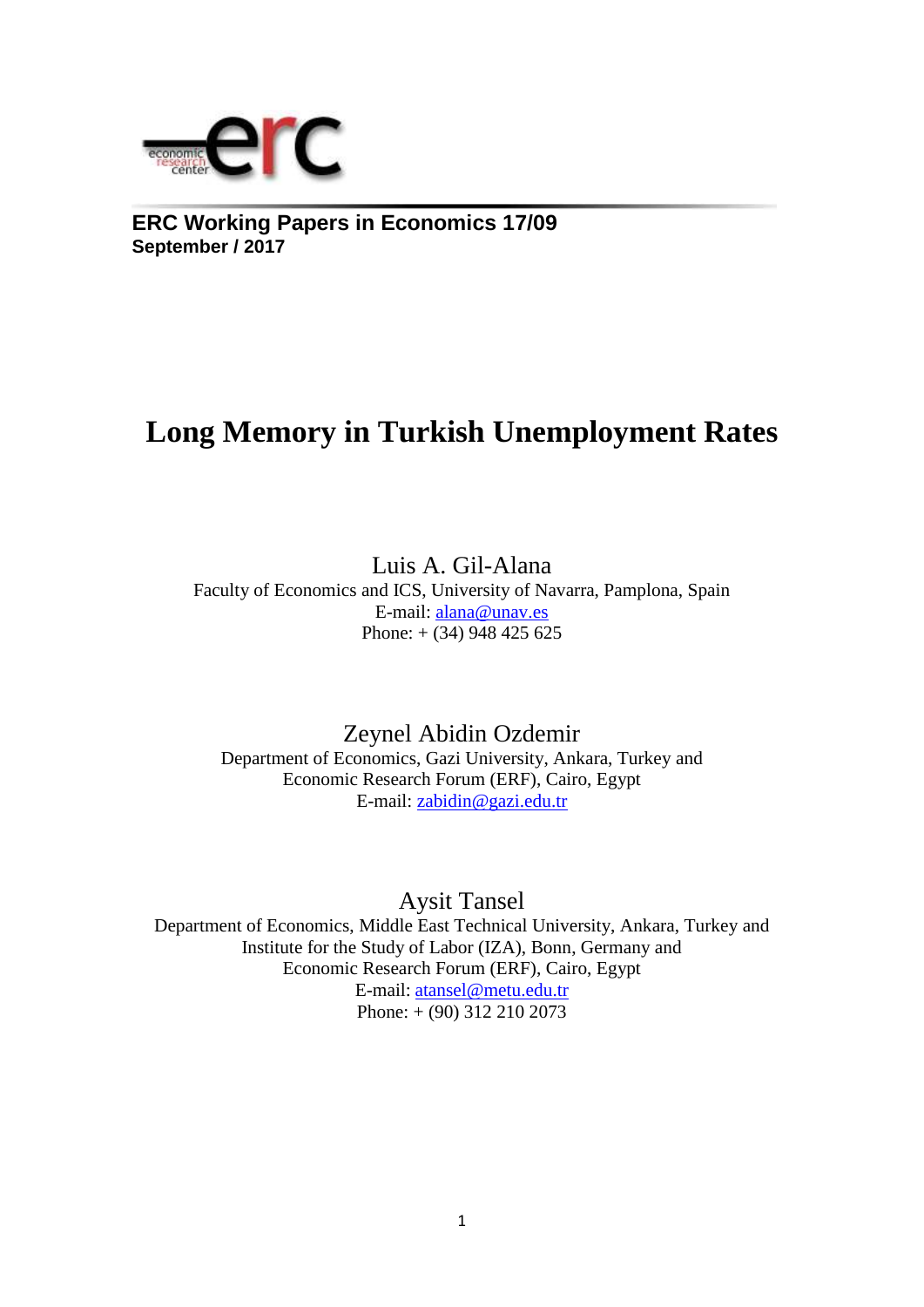# **Long Memory in Turkish Unemployment Rates**

**Luis A. Gil-Alana**

**University of Navarra, Faculty of Economics and ICS, Pamplona, Spain**

**Zeynel Abidin Ozdemir Gazi University, Department of Economics, Besevler, 06500, Ankara, Turkey Economic Research Forum (ERF) Cairo, Egypt**

**Aysit Tansel**

**Middle East Technical University, 06800 Ankara, Turkey Institute for the Study of Labor (IZA), Bonn, German Economic Research Forum (ERF), Cairo, Egypt**

#### **May 4 2017**

#### **Abstract**

In this paper we have examined the unemployment rate series in Turkey by using long memory models and in particular employing fractionally integrated techniques. Our results suggest that unemployment in Turkey is highly persistent, with orders of integration equal to or higher than 1 in most cases. This implies lack of mean reversion and permanence of the shocks. We found evidence in favor of mean reversion in the case of female unemployment and this happens for all the groups of non-agricultural, rural, urban and youth unemployment series. The possibility of non-linearities are observed only in the case of female unemployment and the degree of persistence is higher in the cases of female and youth unemployment series. Important policy implications emerge from our empirical results. Labor and macroeconomic policies will most likely have long lasting effects on the unemployment rates.

**Keywords:** Unemployment, hysteresis, NAIRU, fractional integration, Turkey **JEL Classification:** C22, E24

| Corresponding author: | Luis A. Gil-Alana                 |
|-----------------------|-----------------------------------|
|                       | University of Navarra             |
|                       | <b>Faculty of Economics</b>       |
|                       | Edificio Amigos, E-31080 Pamplona |
|                       | <b>SPAIN</b>                      |
|                       |                                   |
|                       | Phone: $+34948425625$             |

Fax: +34 948 425 626 Email: alana@unav.es

<sup>\*</sup> : Prof. Luis A. Gil-Alana gratefully acknowledges financial support from the Ministerio de Economia y Competitividad (ECO2014-55236).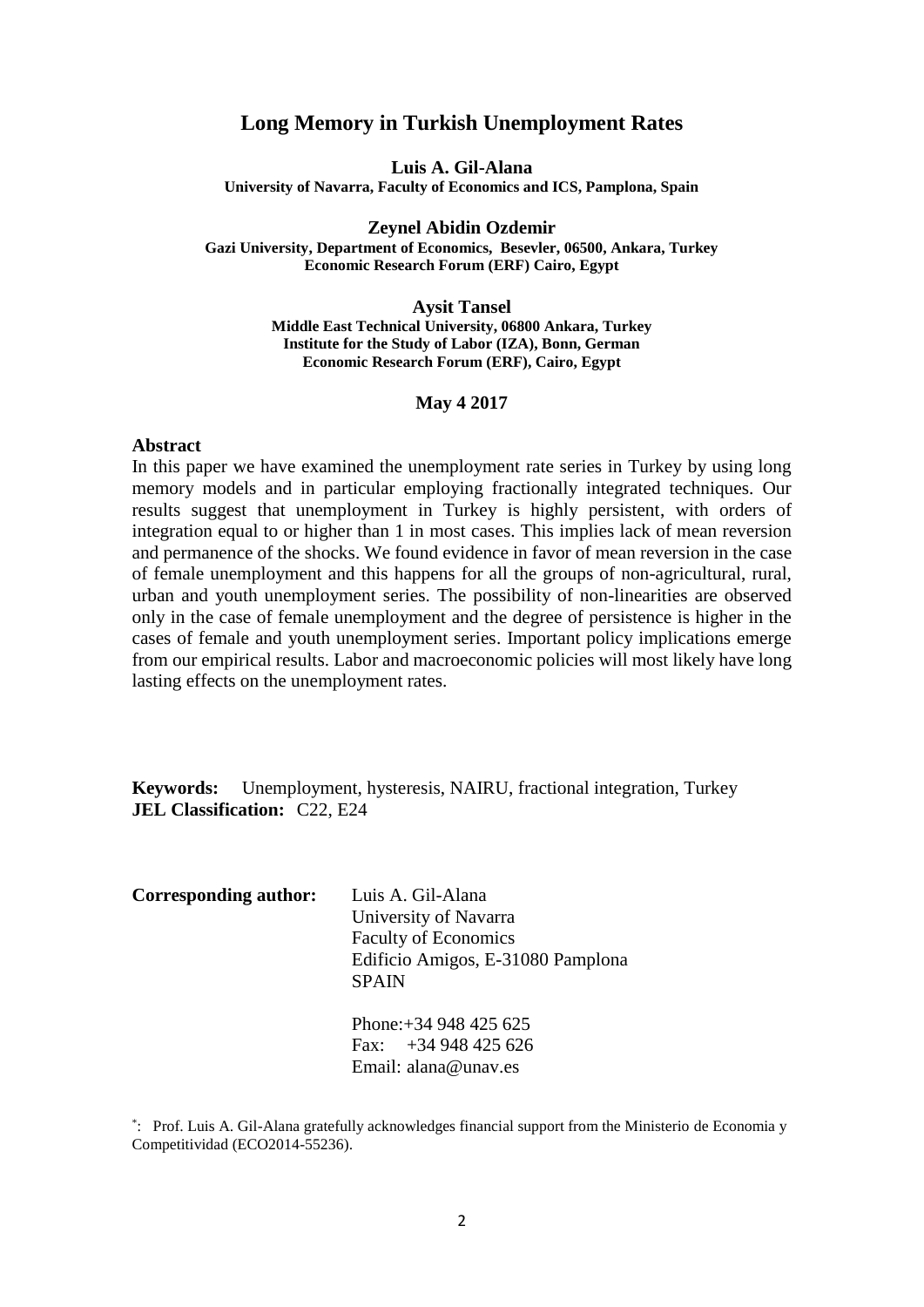## **1. Introduction**

Analyzing the dynamic statistical characteristics of unemployment rates has gained in popularity in recent years in the applied macroeconomics literature. Within this literature four main theories have been formulated in order to explain unemployment behavior. First, the NAIRU (Non-Accelerating Inflation Rate of Unemployment) establishes that shocks only have transitory effects and there exists a long run unemployment rate. Second, the structuralist viewpoint, states that changes in fundamentals may shift the equilibrium unemployment rate over time, which is a more relaxed version of the NAIRU theory. Given the high unemployment rate seen in European countries in recent decades, two more theories have arisen; the persistence hypothesis explains unemployment as a variable that needs long periods to recover after a shock, whereas the hysteresis hypothesis implies that unemployment can be characterized as a random walk, or more generally, a unit root or I(1) process, which never reverts to an equilibrium after a shock. If unemployment is characterized as a unit root process (hysteresis), macroeconomic policy measures should focus on structural reforms in order to counter a negative shock. On the contrary, if unemployment turns out to be a stationary I(0) process (NAIRU), macroeconomic policy should focus on the prevention of short run departures from the equilibrium.

The dynamic properties of unemployment rates have been widely discussed for industrialized countries, with particular attention given to Western Europe and the US. The reason is, at least, twofold. First, high unemployment rates have not only economic, but also political and social consequences (Layard et al., 2005). Second, despite the fact that European unemployment rates traditionally have been high and persistent, the recent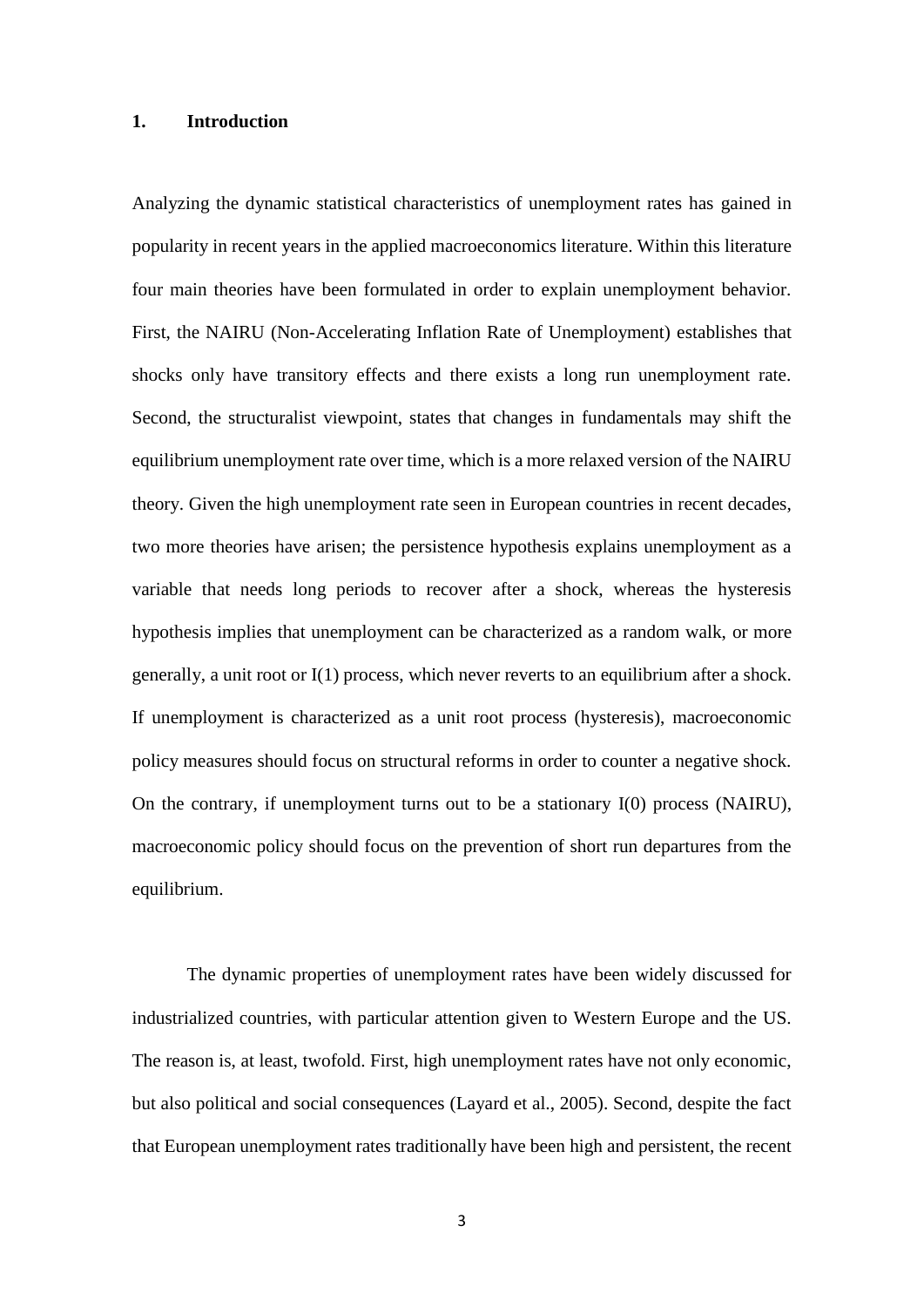2008-2009 economic crisis has pushed unemployment rates even higher. This situation casts doubts about the empirical fulfilment of the natural rate of unemployment (NAIRU).

The unemployment rate in Turkey is rather high compared to that of the OECD countries: 10.3% versus an average of 6.8% in 2015. There are a number of recent papers that investigate the stationarity properties of the Turkish unemployment rates albeit with conflicting conclusions. The results of this paper will hopefully end this bifurcation.

The standard unit root tests consider only integer numbers for the order of integration of a series. This restriction may not be realistic. In this paper we use a version of the tests of Robinson (1994) which considers the possibility of any real value for the order of integration on the unit interval or above unity. This is referred to as fractional integration or I(d) behavior. In addition, we use a non-linear approach (Cuestas and Gil-Alana, 2016) that remains valid in fractionally integrated contexts. We apply this approach to the unemployment series of Turkey by gender and by various subgroups such as non-agricultural, urban, rural, and youth. The results indicate that the unemployment series are highly persistent with values above 0.5 in all cases and thus showing nonstationary behavior. Although the unit root null hypothesis cannot be rejected in the majority of the cases, some evidence of mean reversion is obtained for female series in the groups of non-agricultural rural and urban unemployment rate series as well as for the youth series, with higher degree of persistence for these two groups. Our empirical results have important policy implications such as the long lasting effects of active labor market polices.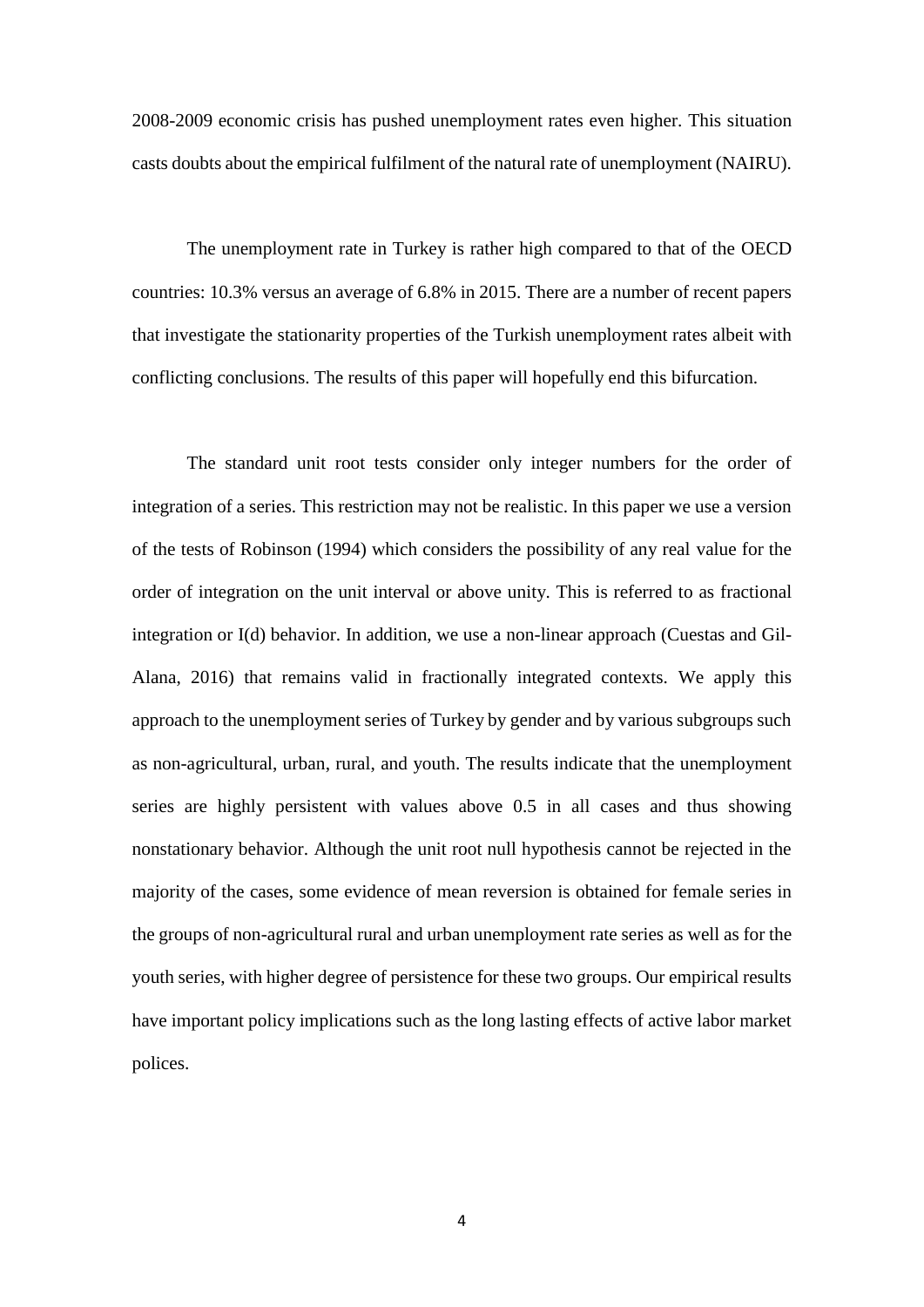The rest of the paper is organized as follows. The next section briefly sets out the different economic theories about the dynamics of unemployment. Section 3 summarizes recent contributions dealing with the order of integration of unemployment rates series using time series techniques in several countries as well as Turkey. In Section 4 we present the methodology employed in the paper. Section 5 describes the data. Section 6 summarizes the main results from applying unit roots and fractional integration techniques in the Turkish unemployment rate series; finally, the last section concludes the paper.

# **2. Unemployment hypothesis**

From a theoretical perspective the first hypothesis regarding the dynamic behavior of unemployment is the NAIRU hypothesis, according to which there is a unique long run equilibrium for unemployment rates. Therefore, the Phillips Curve is vertical meaning that there is no trade-off between inflation and output in the long run. In the short run however there may be transitory deviations from the long run equilibrium, implying that the variable is a stationary and mean reverting process where shocks only have transitory effects. Hence, the NAIRU hypothesis might be consistent with values of d belonging to the interval [0, 0.5), with shocks disappearing fairly quickly.

The reality of recent decades has provoked doubts on the empirical validity of the NAIRU hypothesis, at least for European countries. A less restrictive version of the NAIRU theory is the one followed by structuralists, who believe that changes in the underlying fundamentals may affect the NAIRU permanently, i.e. result in structural changes and a shift from one equilibrium to another. Phelps (1972), in his book, proposes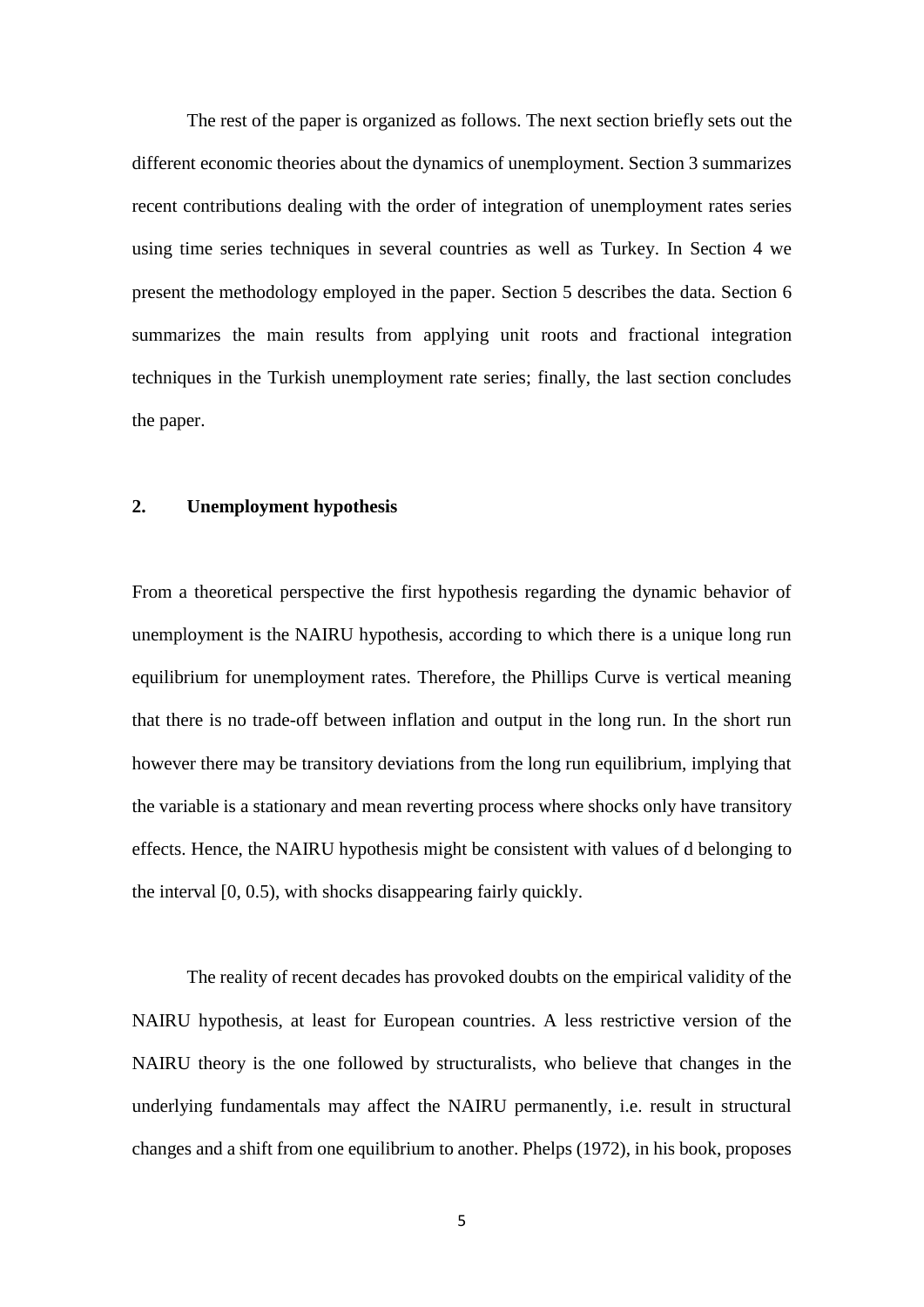some theoretical models to explain changes in the natural rate of unemployment, which are due to changes in economic fundamentals, i.e. interest rates, expenditure, capital, productivity, etc. These models use not only macro, but also micro foundations to explain shifts in unemployment rates (see also Layard et al., 2005, for a summary of these models). The structuralist theory implies that unemployment rates should be an I(0) process (or I(d) with  $d < 0.5$ ) around a changing or time varying equilibrium value (Papell et al. 2000). Under this theory, the empirical analysis should be done by means of unit root or I(d) tests that account for the possibility of structural changes.<sup>1</sup> Otherwise, traditional unit root tests may fail to reject the null hypothesis in the presence of structural breaks in the deterministic components.

Current unemployment rates, by appearing to indicate nonstationary, or even explosive, processes, suggest the NAIRU hypothesis may not be a correct theoretical starting point. In contrast, the hysteresis hypothesis (Blanchard and Summers, 1986, 1987 and Barro, 1988) appears to offer more promising avenues for investigation. According to this hypothesis, shocks to unemployment will never die out, and the variable will never come back to its equilibrium value, which is a characteristic of unit root or explosive processes. A number of factors explain this behavior. They include presence of powerful unions, disproportionately high real wages, employment protection schemes, and the social stigma of the long term unemployed and these are discussed by a number of authors (Phelps, 1972; Blanchard and Summers, 1986, 1987; Clark, 2003, Layard et al., 2005, and Cuentas and Ordóñez, 2011 amongst others). Also, Cross (1995) explains that hysteresis is a non-linear phenomenon, explained mainly by the existence of heterogeneous agents. That said, unemployment could eventually revert to equilibrium

**.** 

<sup>1</sup> Note that fractional integration and structural breaks are issues which are very much related. See, for instance, Sibbertsen (2004), Gil-Alana (2008), Baillie and Morana (2009).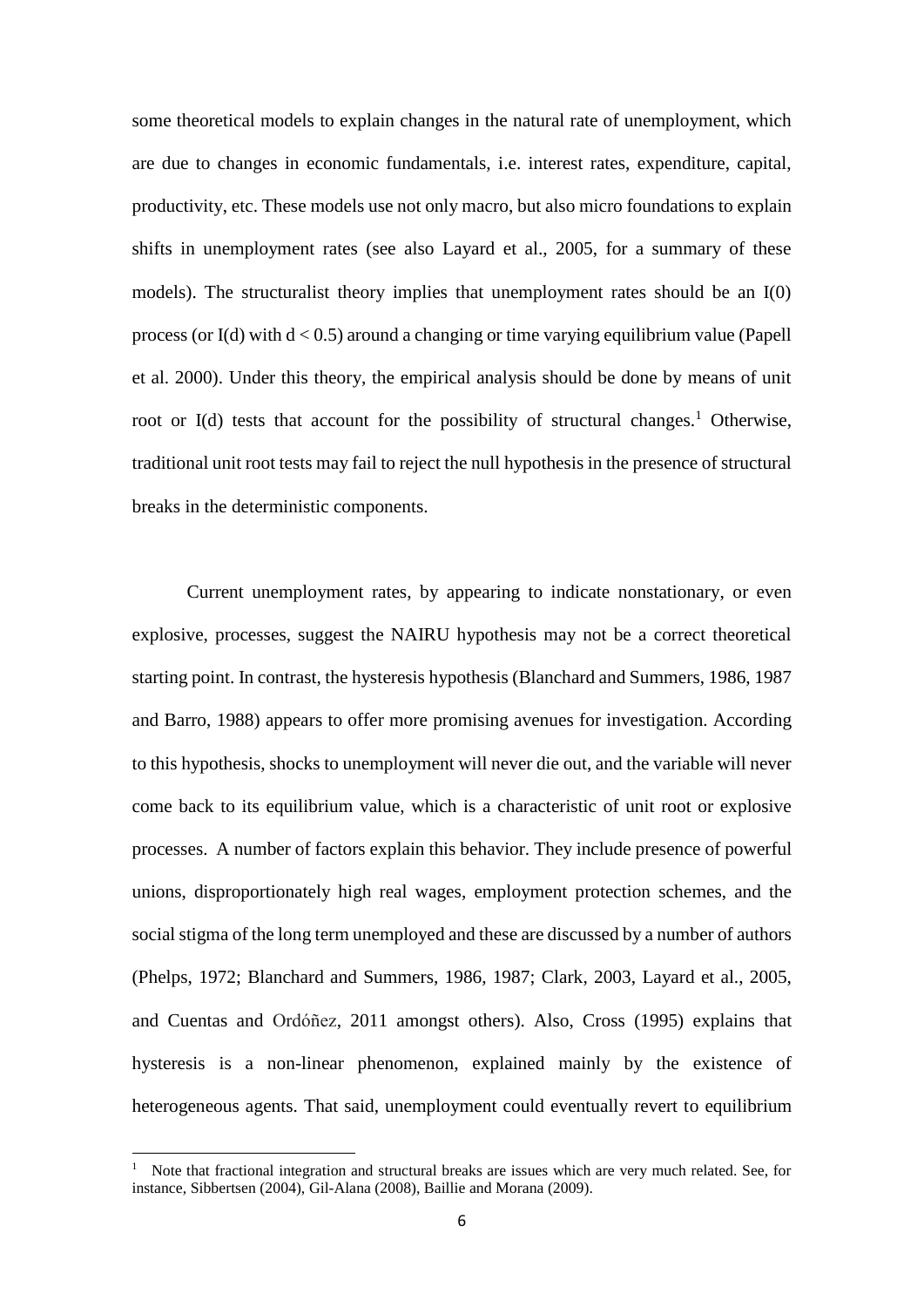after a long period of time. This is a feature of nonstationary long memory processes,  $d \in$  $[0.5, 1)$  (see Table 1) when the series is mean reverting though with the effect of the shocks taking a very long time to disappear completely.

#### **[Insert Table 1 about here]**

In this paper we confront this theoretical ambiguity over the most appropriate theoretical explanation for unemployment dynamics of Turkey, by means of unit roots and fractional integration tests. These tests, which will be explained in detail in Section 4, can provide empirical support for one or other theory of unemployment dynamics, by focusing on their underlying statistical properties.

# **3. Brief literature review**

Testing for unit roots in unemployment rates has traditionally been an appealing way to test for the empirical fulfilment of unemployment theories. Early studies applied the Augmented Dickey-Fuller (Dickey and Fuller, ADF, 1979) and Phillips-Perron (Phillips and Perron, PP, 1988) unit root tests in order to analyze whether the order of integration of unemployment rates was 0 or 1. Thus, Blanchard and Summers (1986), Mitchell (1993), Brunello (1990), Nelson and Plosser (1982) and Roed (1996), find in general that European unemployment contains a unit root, whereas the results for the US are more ambiguous.

The above mentioned unit root tests may however present power problems when there are structural breaks in the data generation process. In this case, these tests may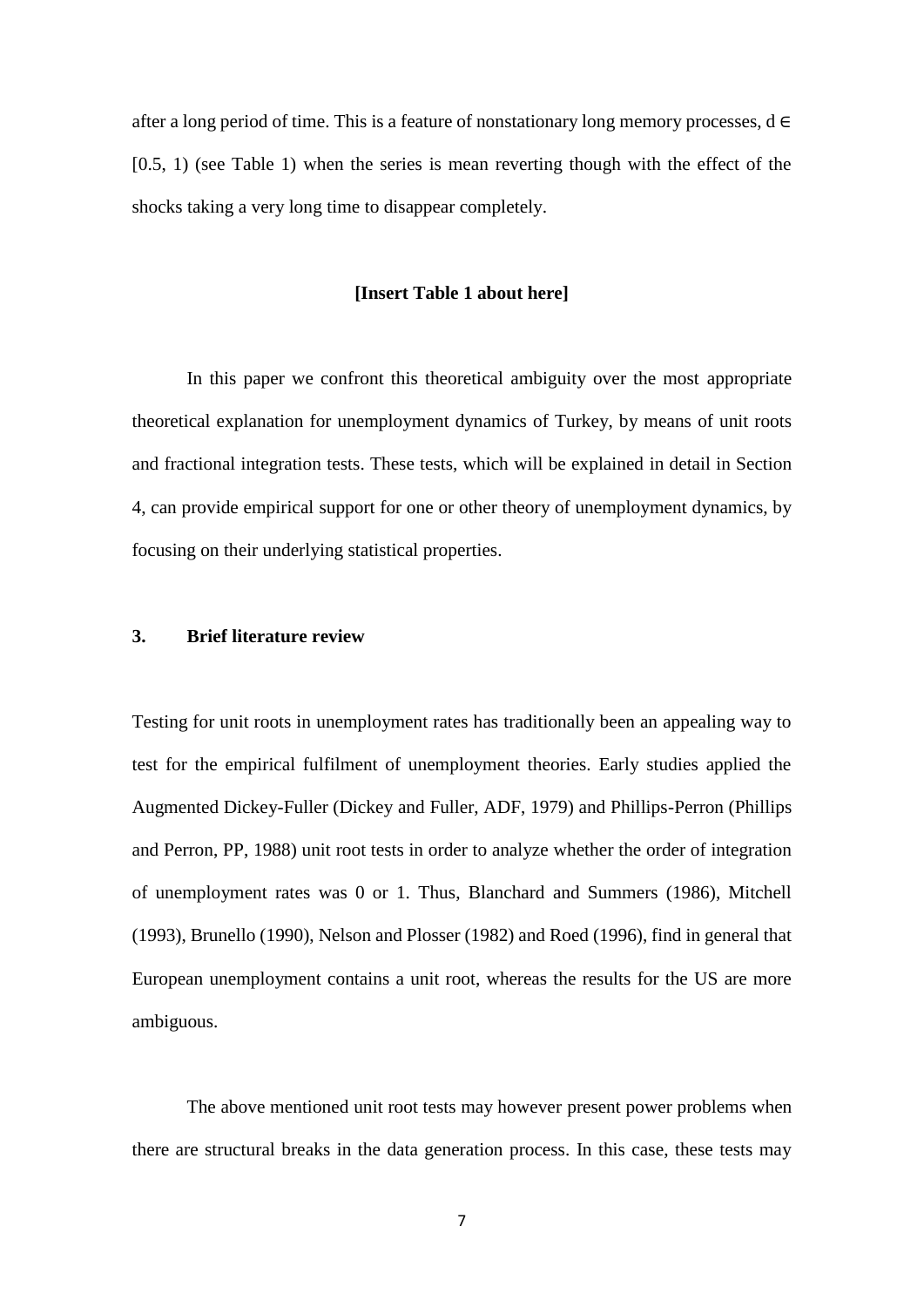incorrectly conclude that unemployment is integrated of order I(1), when in fact it is stationary around a broken or shifting drift (see Perron, 1989). Examples of papers that applied unit root tests with structural breaks to unemployment rate series are Mitchell (1993), Bianchi and Zoega (1998), Arestis and Mariscal (1999), Papell et al. (2000), Ewing and Wunnava (2001), and Chien-Chiang and Chun-Ping (2008) who, in general, found evidence in favor of the structuralist view of unemployment dynamics. Another series of papers analyze the order of integration of unemployment rates by means of unit root tests for panel data, in order to take into account cross-sectional information. Thus, Song and Wu (1997, 1998) and León-Ledesma (2002) find that the hysteresis hypothesis is supported by EU data, whereas the NAIRU theory is more appropriate to characterize US unemployment. On the other hand, Christopoulos and León-Ledesma (2007) find evidence against the hysteresis hypothesis for EU data. The issue of structural breaks is considered by other authors who apply panel unit root tests with structural breaks (Murray and Papell, 2000, and Strazicich et al. 2001), finding more evidence supporting the structuralist theory of unemployment.

Unemployment shocks may die out after a long period of time, which may also increase the likelihood of Type II errors through the unit root and stationarity tests used in these studies. In this situation unit root tests may fail to reject the null hypothesis when the processes are fractionally integrated with a differencing parameter close to but less than 1. In this case, although the variable is not a stationary process, it still presents mean reversion.<sup>2</sup> Fractional integration analysis thus provides us with greater analytical flexibility: by estimating the value of d, we can make an assessment about the validity of

1

<sup>&</sup>lt;sup>2</sup> Some authors argue that the concept of mean reversion in nonstationary series is a misnomer (Phillips and Xiao, 1999). However, the idea behind this is that under mean reversion the series should converge to its original long term projection.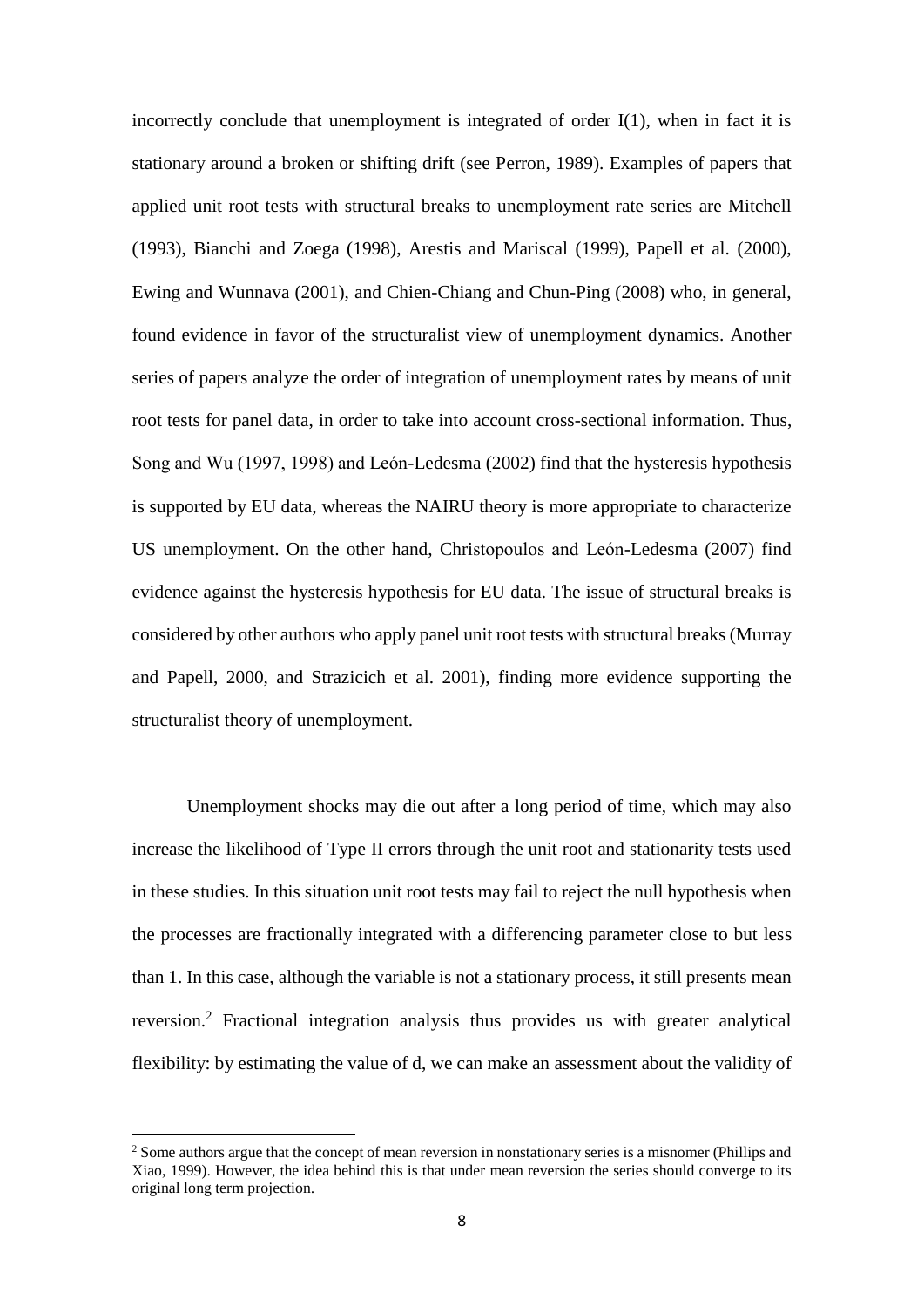alternative theories of unemployment (as summarized in Table 1). Thus, recent contributions Gil-Alana (2001a,b, 2002) and Caporale and Gil-Alana (2007, 2008), among others, conclude through applying ARFIMA models, that the structuralist view is more appropriate as a characterization of European unemployment, while the NAIRU explains better the behavior of the US data. Finally, the existence of non-linearities is also accounted for, given that the unemployment rate's speed of adjustment towards equilibrium may be dependent on the degree of misalignment. This implies that there may exist a threshold of values for the unemployment rate where the variable behaves as a unit root (inner regime), but when the variable departs from the inner regime, it behaves as a mean reverting process. In policy terms, this implies that the authorities should not implement policy measures for small deviations of unemployment from the equilibrium, given that the costs will offset the benefits. However, when unemployment reaches higher values, policy intervention to affect the underlying fundamentals may reduce actual unemployment rates. Examples of empirical papers that deal with non-linearities in unemployment rates are Bianchi and Zoega (1998), Skalin and Teräsvirta (2002) and Caporale and Gil-Alana (2007, 2008).

## **3.1. The case of Turkey**

The literature on the investigation of the time series properties of the unemployment rate in Turkey is vast and offers conflicting conclusions. There are studies that consider different time periods with data of various frequencies employing different methodologies. We first review those studies that use annual data going back to 1923. Barişik and Çevik (2008) and Pazarlıoğlu and Çevik (2007) use annual data for 1923- 2006 and using ARFIMA models find evidence for hysteresis. Similarly, Yılancı (2009)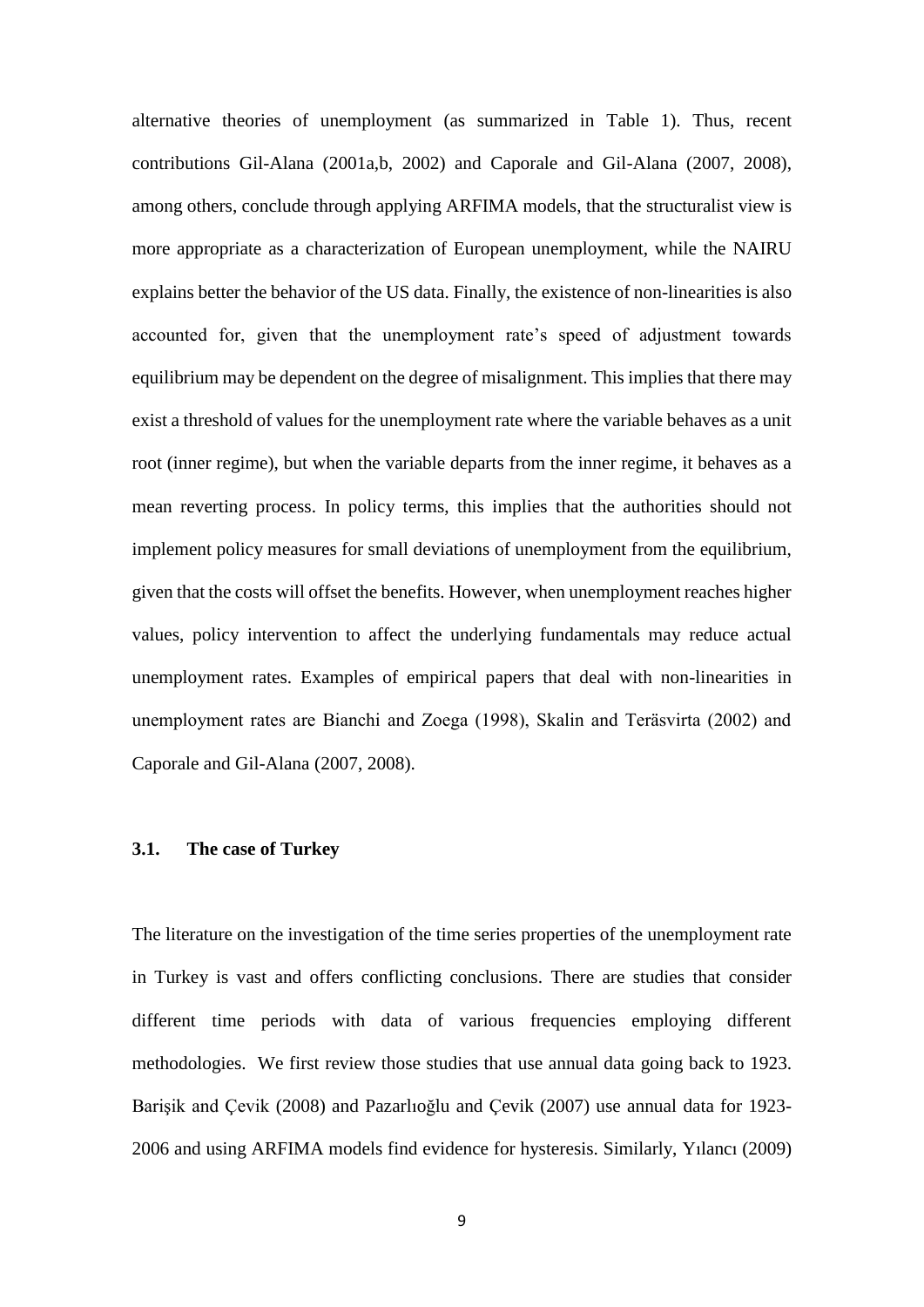consider the period 1923-2007 and Yıldırım (2011) and Koçyiğit, Bayat and Tufekçi (2011) the 1923-2010 period. The two former studies take structural breaks into account and the latter study considers STAR models. All three studies conclude that the unemployment rate series is nonstationary. Bayat, Kayhan and Koçyiğit (2013) used the data for the 1923-2011 period and examined the asymmetric behavior in the unemployment rate with a Markov regime change model, concluding in favor of nonstationarity. Küçükkale (2001) used data from 1950 to 1995 and using the Kalman filter method, they find support for the hysteresis hypothesis.

Next we review those studies that still use annual data but for a shorter period of time. Güloğlu and İspir (2011) used 1998-2008 data for nine sectors. When they take structural breaks into account they accept the natural rate hypothesis. Özcan (2012) uses unit root tests with structural breaks and finds that for most of the OECD countries including Turkey, the hysteresis hypothesis of unemployment is validated. Tokatlıoğlu, Öztürk and Ardor (2014) analyzed 15 European Union (EU) countries, including Turkey, over 1988-2011. They find low hysteresis effects for the total male and female series investigated separately. Khraief, Shahbaz, Heshmati and Azam (2015) consider 29 OECD countries which include Turkey over the period 1980-2013. They also carry out ESTAR non-linear unit root tests. They find non-linearity in the Turkish case but conclude that the unemployment rate in Turkey is stationary. Moghaddasi and Raini (2015) study Iran, Pakistan and Turkey over the period 1975-2010. They find two endogenously determined structural breaks for Turkey in 1986 and 2006. They find support for hysteresis hypothesis. Cinar, Akay and Yilmaz (2014) consider the period 1988-2008 and use methods without and with multiple structural breaks. In addition to the total unemployment rate they also analyze the unemployment rate in the three main economic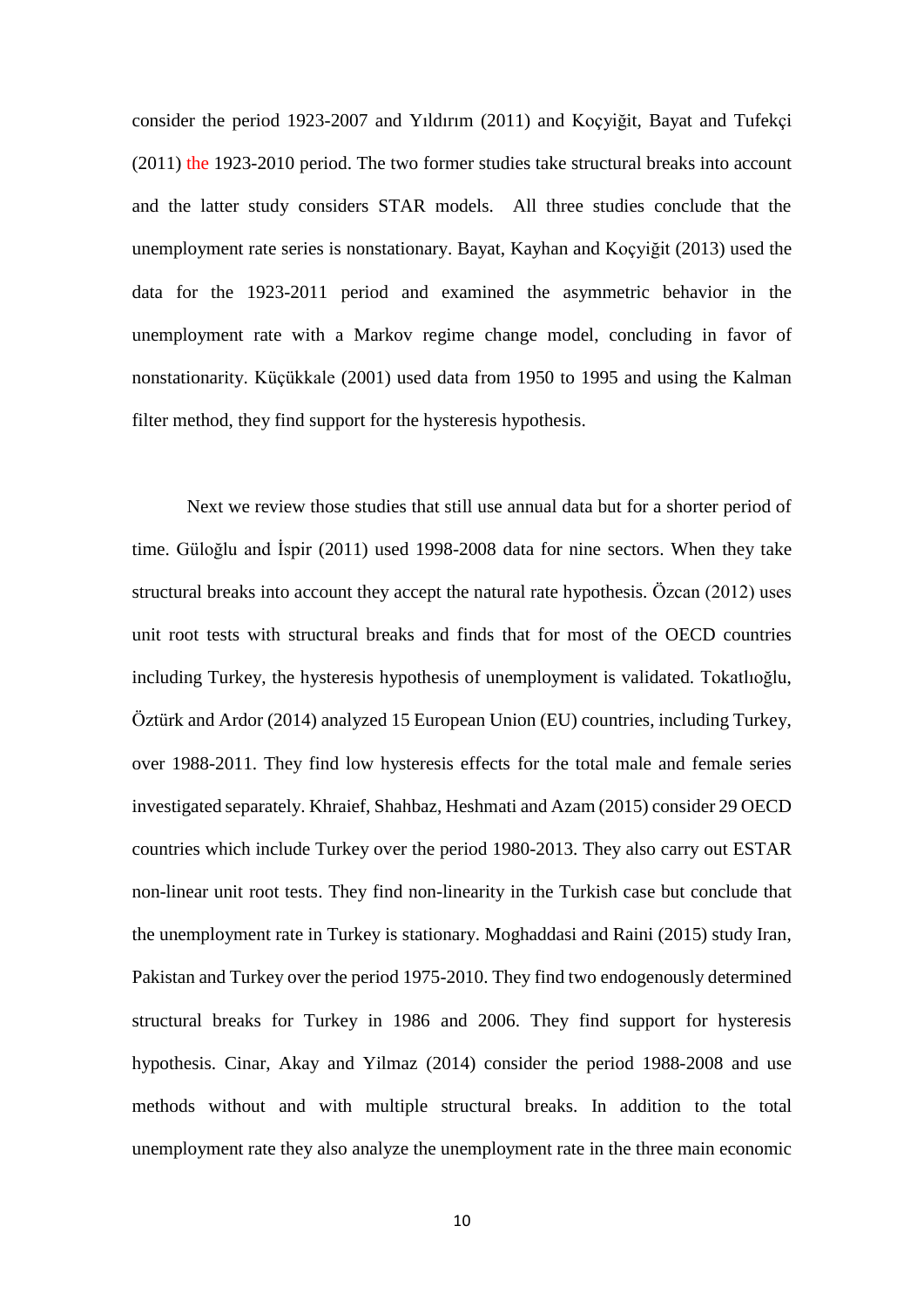sectors, agriculture, industry and services. In all cases they reject the hysteresis hypothesis.

There are several studies that consider groups of countries and apply panel unit root tests. Ener and Arica (2011 a,b) is one example of such studies. They consider 15 OECD countries including Turkey with annual data for the period 1985-2008. Allowing for cross sectional dependency between the series they find that the series are stationary with structural breaks. Similarly, this holds for Turkey, implying a unique natural rate of unemployment. In a similar vein Gözgör (2012) considers the regions of Turkey. Gözgör (2012, 2013) uses annual data for the period 2004-2011 for the 26 regions of Turkey. He uses eight different panel unit root tests with and without structural breaks and cross sectional dependence, concluding support for the hysteresis hypothesis for 24 of the 26 regions.

Finally, we consider the evidence from studies that used quarterly data. Pazarlıoğlu and Çevik (2007) used data covering 1988Q1-2004Q1. They found ratchet effect with support for hysteresis hypothesis. Tunalı (2010) used data for the period 2002Q1-2008Q4 and used cointegration analysis, also supporting hysteresis. Yiğit and Gökçe (2012) used structural two variable VAR method in quarterly data for 1988-2011, and estimated the NAIRU for various sub-periods. Akdogan (2015) considered 31 European countries, USA, Japan and Turkey. For Turkey the analysis covers the period 2005Q1-2015Q1. He uses two different STAR models and conducts multiple structural break tests and linear and non-linear unit root tests. The results for Turkey reject the null hypothesis of unit roots. Bayrakdar (2015) used quarterly unemployment rate series for Turkey covering the period 2000Q1-2013Q4. Employing several versions of unit root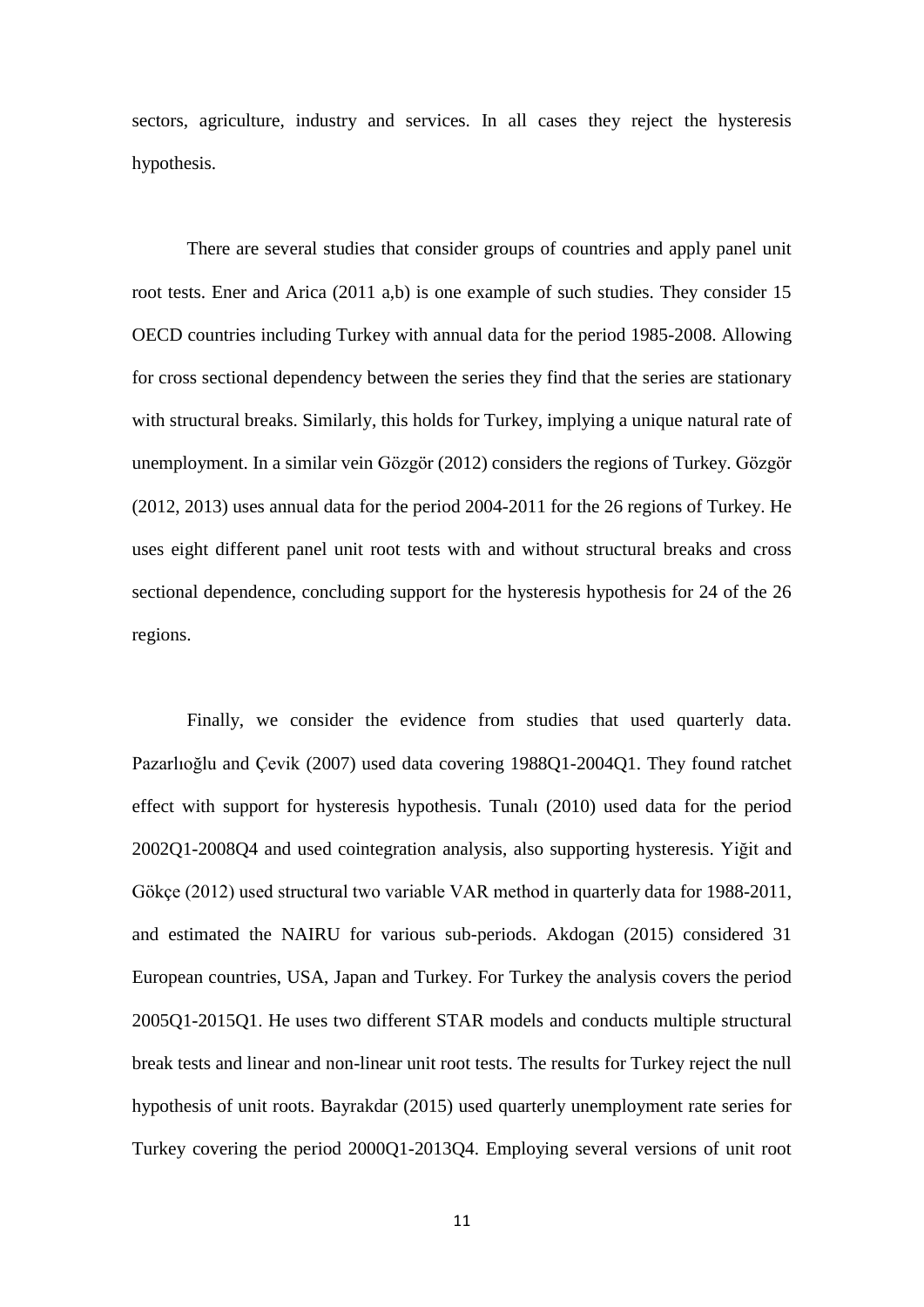tests with structural breaks, the results confirmed the hypothesis of hysteresis. Finally, Akcay (2013) used monthly data for the period 2005M1-2013M5 for Turkey. Her results indicate that the non-linear unit root tests provide evidence for the natural rate hypothesis. Yılancı (2008) used monthly data to test the joint null hypothesis of linearity and a unit root. He found that for some OECD countries the hypothesis of the linear unit root is rejected and for some other countries, including Turkey, hysteresis is supported. In contrast to all these time series analysis, Bildirici et al. (2012) used individual level data from Household Labor Force Survey (HLFS) covering the 1980-2010 period and provided evidence for hysteresis in the Turkish unemployment rates.

#### **4. Methodology**

**.** 

Many macroeconomic series are nonstationary. Until the 1980s the most common approach to remove it was to impose a deterministic (usually linear) function of time, assuming that the residuals from the regression were stationary I(0) . Later on, and especially after the influential work of Nelson and Plosser (1982), there was agreement that the nonstationary component of the series was stochastic rather than deterministic, and first differentiation (or unit roots or I(1) behavior) was commonly adopted. However, the number of differences required to get I(0) may not necessarily be an integer value (usually 1) but any point in the real line. In such a case, the process is said to be fractionally integrated or  $I(d)$ .<sup>3</sup>

<sup>3</sup> The I(d) processes belong to a wider class of process long memory, so-named because of the strong degree of association between observation which are far distant apart in time.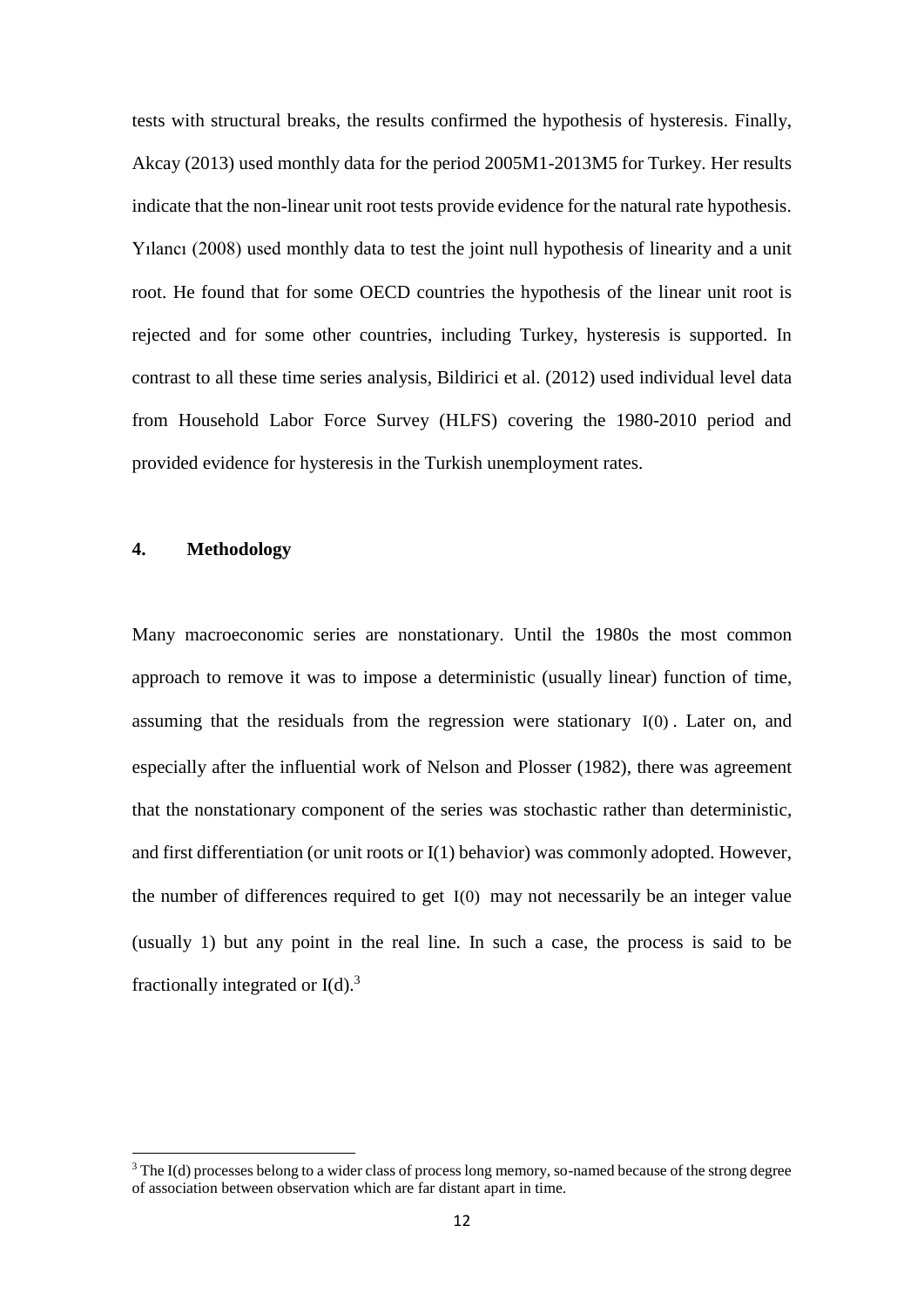In this paper we employ a version of the tests of Robinson (1994), which is very general in the sense that it allows us to test any real value of d, including thus cases such as anti-persistence  $(d < 0)$ , short memory  $(d = 0)$ , stationary long memory  $(0 < d < 0.5)$ , nonstationary mean reversion (  $0.5 \le d \le 1$ ), unit roots ( $d = 1$ ) or explosive ( $d > 1$ ) behavior, without need of differentiation if the series are nonstationary as is the case with most standard unit root or fractionally integrated methods. It is a Lagrange Multiplier (LM) procedure that uses the Whittle function in the frequency domain. It tests the null hypothesis:

$$
H_0: d = d_0, \tag{1}
$$

for any real value  $d_0$ , in a model given by:

$$
y_t = \beta^T z_t + x_t
$$
,  $(1 - L)^d x_t = u_t$ ,  $t = 1, 2, \dots$ , (2)

where  $y_t$  is the observed time series,  $\beta$  is a (kx1) vector of unknown coefficients and  $z_t$  is a set of deterministic terms that might include an intercept (i.e.,  $z_t = 1$ ), an intercept with a linear time trend  $(z_t = (1, t)^T)$ , or any other type of deterministic processes. Robinson (1994) showed that, under certain very mild regularity conditions, the LM-based statistic  $(\hat{\textbf{r}})$  :

$$
\hat{r} \to_d N(0, 1) \quad \text{as} \quad T \to \infty,
$$
 (3)

where " $\rightarrow_d$  " stands for convergence in distribution, and this limit behavior holds independently of the regressors  $z_t$  used in (2) and the specific model for the  $I(0)$ disturbances  $u_t$  in (2).<sup>4</sup>

As in other standard large-sample testing situations, Wald and LR test statistics against fractional alternatives have the same null and asymptotic theory as the LM test of

**.** 

<sup>4</sup> For more details, see Gil-Alana and Robinson (1997).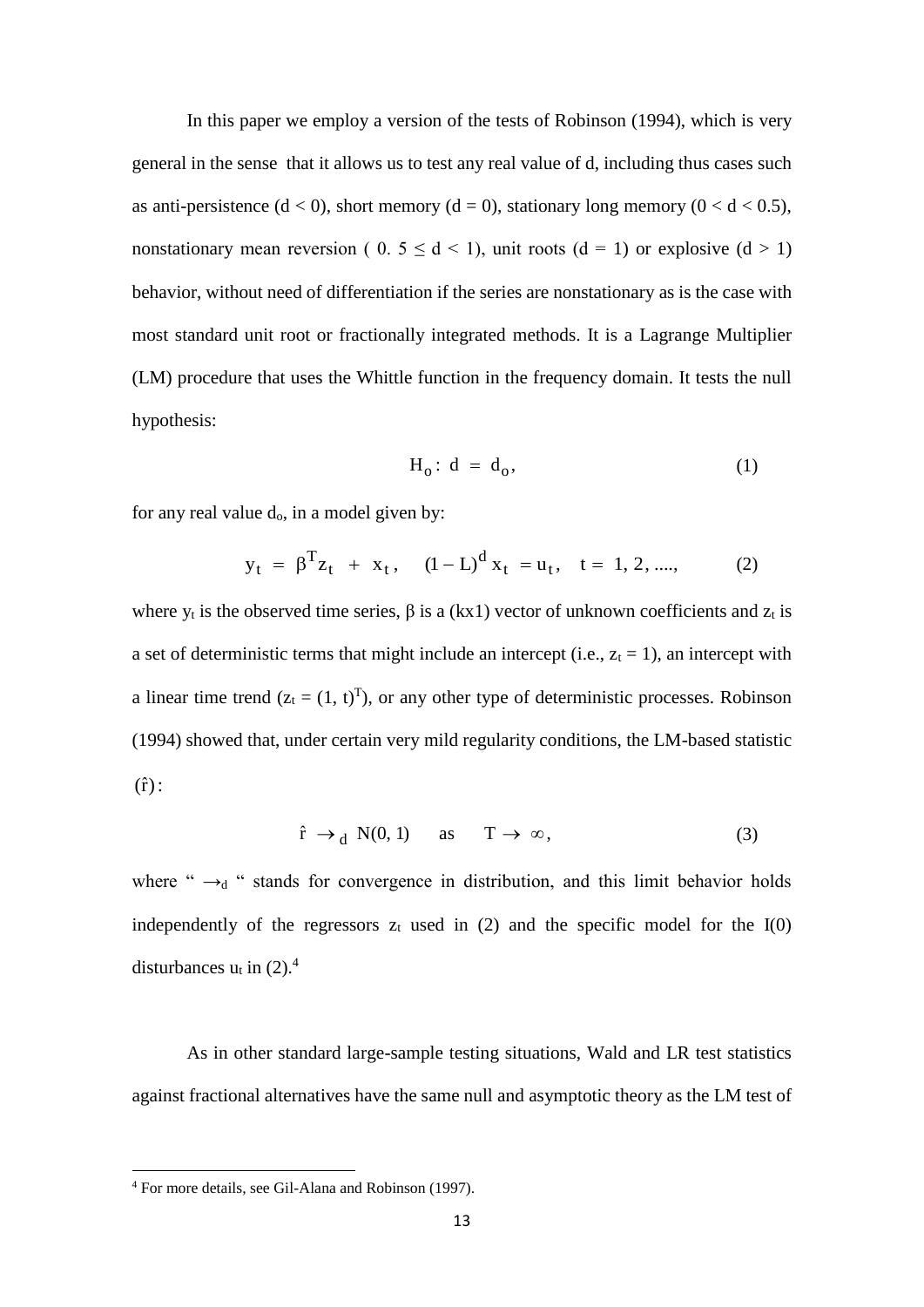Robinson (1994). In fact, Lobato and Velasco (2007) employed a Wald testing procedure, but this method requires a consistent estimate of d; therefore the LM test of Robinson (1994) seems at least computationally more appealing. The above presented method is purely parametric and therefore we need to specify the functional form of the error term  $u_t$  in (2). In the empirical application carried out in Section 6 we use two approaches, one based on uncorrelated (white noise) errors, while the other is autocorrelated. However, instead of using standard ARMA methods to describe the autocorrelation, we employ here a non-parametric approach of Bloomfield's (1973) where the model for  $u_t$  is simply specified in terms of its spectral density function. This method approximates fairly well highly parameterized ARMA models with a few number of parameters. In addition, we also use some other semiparametric Whittle approaches (Robinson, 1995; Abadir et al., 2007) where no functional form is imposed on the error term.

## **5. The data**

We use seasonally adjusted quarterly data ranging from 1988Q3 until 2013Q4 of Turkish unemployment rates adding up to over 100 observations. In total twelve series were analyzed, namely, Turkey total, non-agricultural, urban and rural unemployment rates for males, females and the entire population. The basic data we use comes from the web pages of the Turkish Statistical Institute (TURKSTAT). The official unemployment rates reported at this source are estimates based on the HLFS. TURKSTAT conducted these surveys for the first time in October 1988, which is why the starting date of our data is 1988Q3. These surveys were done twice a year in April and October during 1989-1999. Starting in 2000 the surveys were implemented four times a year and starting in 2005 the implementation was monthly based on three-month moving average results. Starting in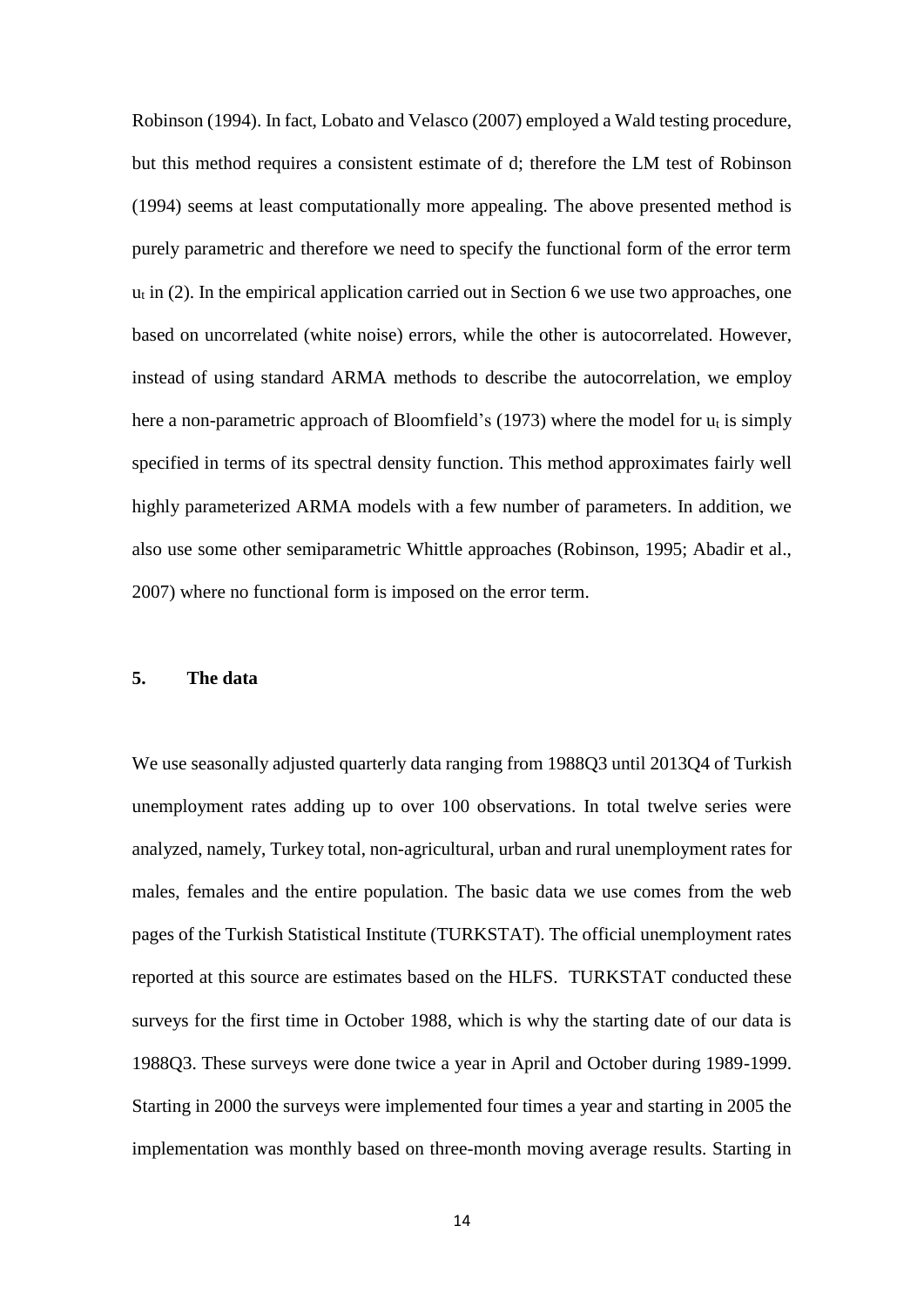2014 there was a change in the questionnaire about the definition of the duration of job search along with other changes which rendered the unemployment rate series before and after 2014 not comparable. This is why the end date of our data is 2013Q4. TURKSTAT reports the quarterly unemployment rates since 2000. The biannual unemployment rates for the period 1989-1999 are converted to quarterly rates by using the interpolation method of Chow-Lin (1971) based on the GDP series. The GDP series use the production of the national income accounting interpolation. All of the series are checked for seasonality and they are seasonally adjusted using the TRAMO/SEATS procedure due to Gomez and Maravall (1996). As a result of these considerations, we believe we have a consistent quarterly unemployment rate series for the period from 1988Q3 to 2013Q4 including over 100 observations. The plots of the times series are displayed in Figure 1.

### **[Insert Figure 1 about here]**

We note that the unemployment rate was 10.3% in 2015 which is above the OECD average of around 6.8%. The number of those looking for work reached almost over three million. The unemployment rate was at a low point in 2012Q2 and has been rising since. In contrast it has been falling for the OECD. In addition to total unemployment we also consider the gender distinction in our analysis. It is important to differentiate the analysis by gender because female unemployment rates in Turkey are much higher than that of males. For instance the unemployment rate was 9.6% for men and 13.7% for women in 2016. We also extend our investigation to the subsamples of the non-agricultural unemployment rate, and urban and rural unemployment rates. Employment in agriculture is rather high. About one in five people works in agriculture. Agriculture is dominated by small family farms. This causes agricultural unemployment to be small. For example the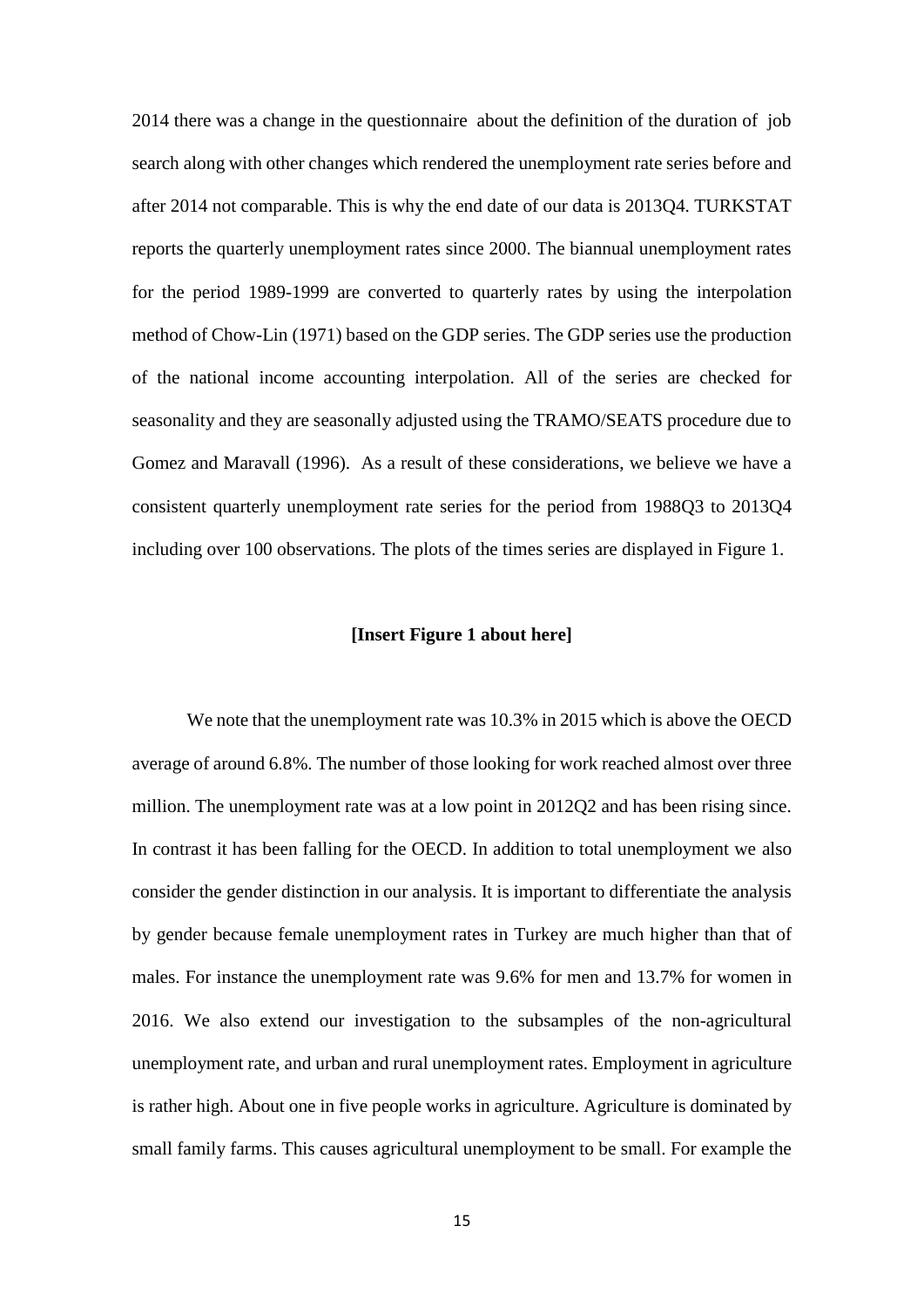agricultural unemployment rate was 1.2% in 2011. In contrast the non-agricultural unemployment rate 12.4% (10.2% for men and 18.3% for women) in 2015. Therefore it is appropriate to do a separate analysis of the non-agricultural unemployment rate as we do in this paper. The unemployment rates of urban and rural areas are also performed separately. The urban areas are those with a population of 20,000 and over and the rural areas are those with a population of less than 20,000. Finally we analyzed the youth unemployment rates. The age group of 15-24 has a particularly high unemployment rate in Turkey as it is in most countries. The unemployment rate for this group was 19.6% (17.4% for men and 23.7% for women) in 2016.

There were several economic crises during the period considered. In 1991 the crisis was due to the Gulf war. In 1994 financial mismanagement caused a severe crisis. The delayed impact of the Asian and the Russian crises and the two severe earthquakes in Turkey took effect in 1999. A severe domestically produced crisis was felt in 2001. Finally, the effects of the global financial crisis were observed in Turkey in 2008-2009. The unemployment rate was 8.2% in 1991, 8.6% in 1994, 7.7% in 1999 and 10.3% in 2002. At the peak of the global crisis in 2009Q1 the unemployment rate was 16.1% with non-agricultural unemployment rate reaching 19.3%. During the global crisis there were large employment losses due to economic decline and a cyclical increase in the labor force resulting in a large increase in unemployment. Next, a rapid decline in unemployment accompanied the high growth rate in 2011. Unemployment rate fell below the pre-crisis level. This was partly due to high growth rates and partly due to an unexpected increase in employment capacity creation of growth. Unemployment rate was at a low point in 2012Q2 but has been rising ever since with the more recent deterioration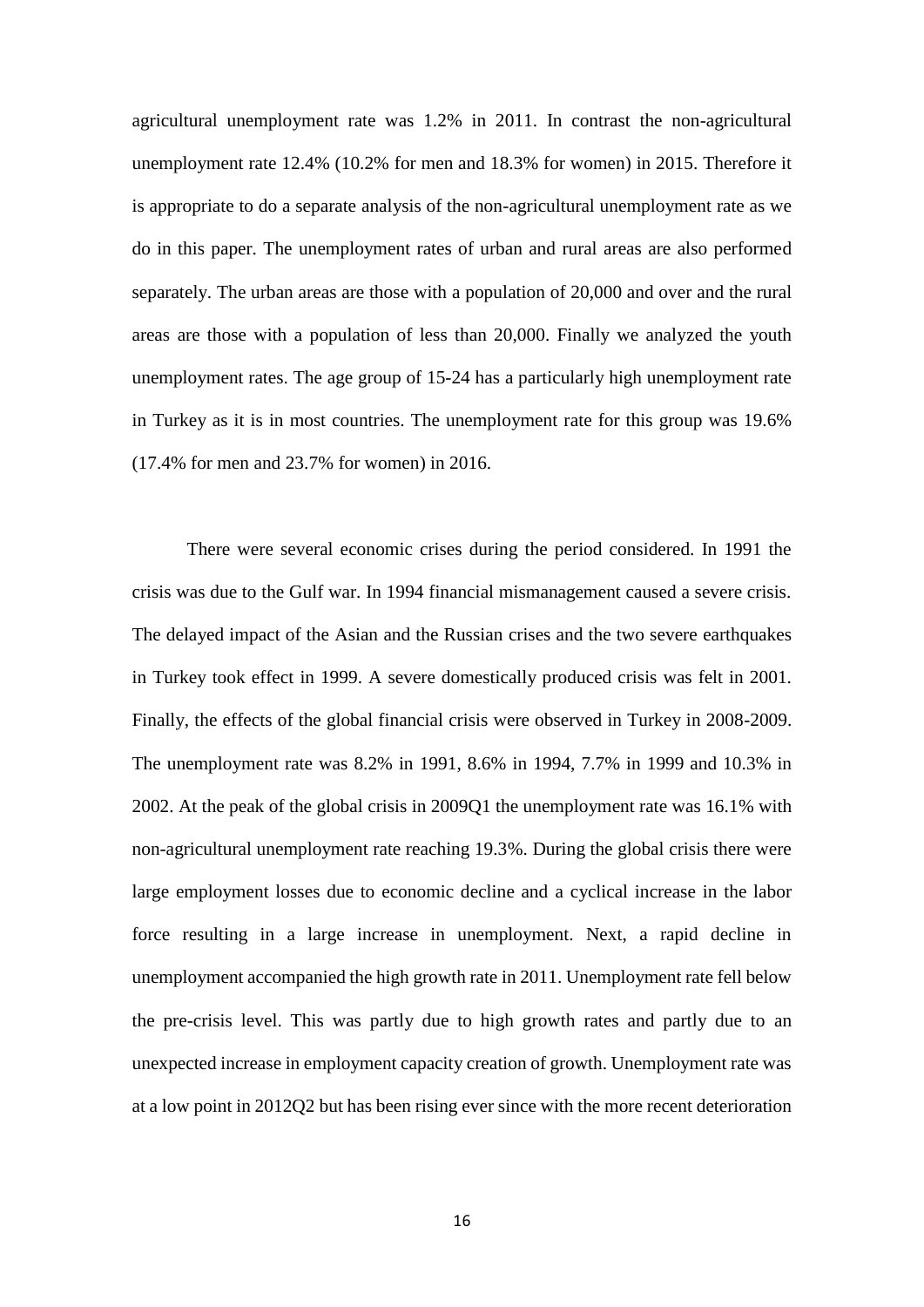of the labor market conditions. Youth unemployment peaked with 24 percent in 2009Q2. It fell subsequently but it has also been rising more recently.

## **6. Empirical Results**

The first thing we do in this section is to conduct unit root tests for the series under examination. The results, displayed in the Appendix, clearly provide evidence supporting the unit root hypothesis in all cases. Other unit root methods (Phillips and Perron, 1988; Elliot et al., 1996; Ng and Perron, 2001) produced essentially the same type of results. Next, in order to allow higher flexibility we consider the possibility of fractional integration and consider model (2) with  $z_t = (1, t)^T$ , i.e.,

$$
y_t = \beta_1 + \beta_2 t + x_t
$$
,  $(1 - L)^{d} x_t = u_t$ ,  $t = 1, 2, \dots$ , (4)

testing  $H_0$  (1) for  $d_0$ -values from 0 to 2 with 0.01 increments. Table 2 displays for each series the values of  $d_0$  producing the lowest statistic along with the 95% confidence of non-rejection values of d supposing  $u_t$  in (2) is a white noise process, and examining three different cases: i) with no deterministic terms, ii) with an intercept, and iii) with an intercept and a linear time trend.

We notice in Table 2 that an intercept seems to be sufficient to describe the deterministic components of the series since the time trend coefficients are found to be statistically insignificant in all cases. The estimated values of d are high, being above 0.5 (and thus showing nonstationarity) in all series. In fact, the unit root null hypothesis cannot be rejected in any series for the urban, non-agricultural, aggregate and youth unemployment data, and only for rural unemployment, this hypothesis is rejected in favor of mean reversion. Thus, we observe that urban unemployment is more persistent than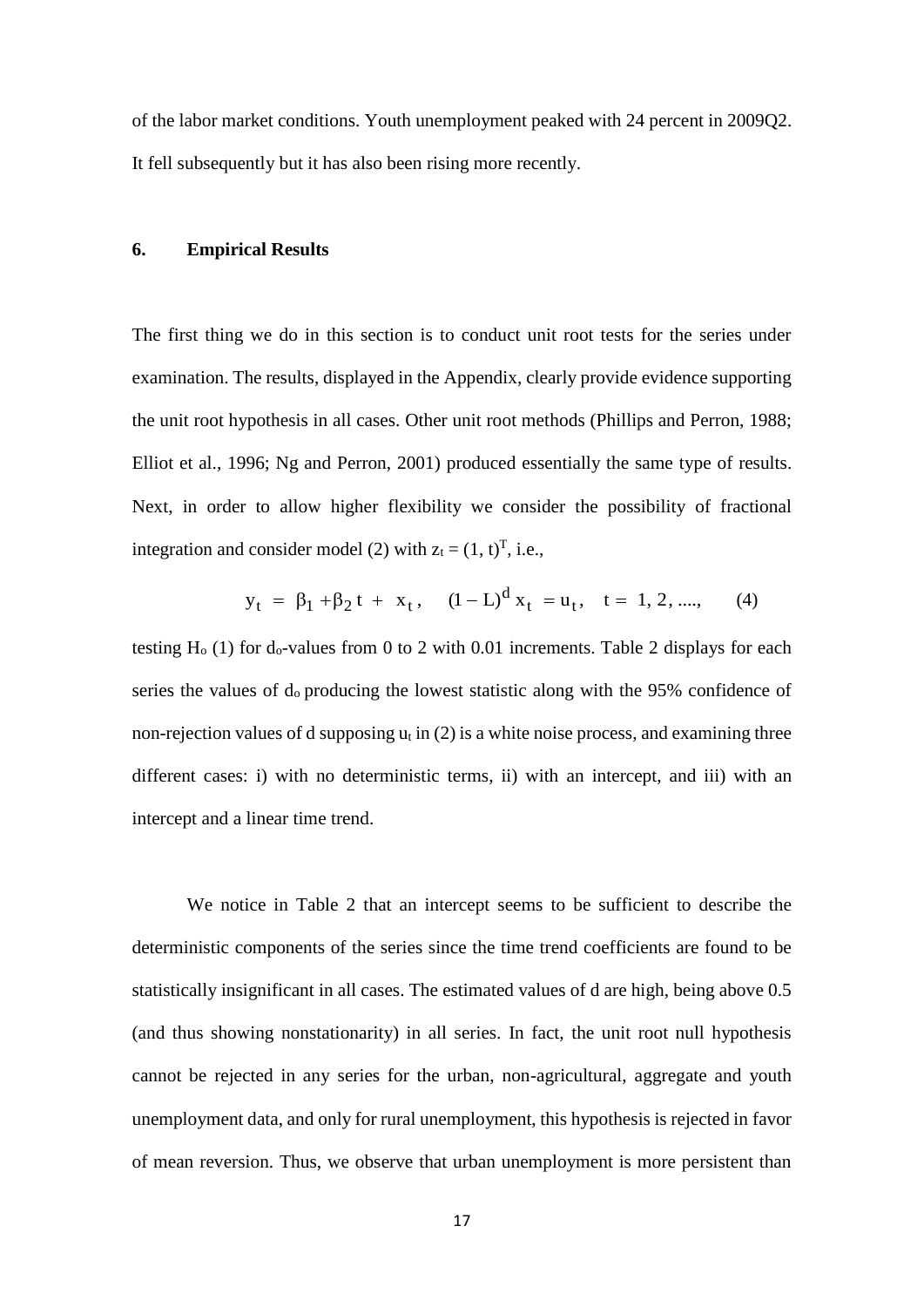rural unemployment and the estimates of d for male unemployment are higher than those for females in all cases examined. The order of integration for the aggregate data (Turkey) in the case of male unemployment is 1.26, and the I(1) hypothesis is rejected in favor of higher orders of integration, while it is 0.97 in the case of female unemployment.

#### **[Insert Tables 2 and 3 about here]**

Allowing for autocorrelated disturbances throughout the exponential model of Bloomfield (1973), the estimated values of d are displayed in Table 3. Generally, the values are smaller than in Table 2 and once more they are higher for males than for females in all the cases examined; however, for urban unemployment, the estimates are now smaller than for rural unemployment. Mean reversion now takes place for female unemployment in the case of non-agricultural, rural and young unemployment, and for the three cases (male, female and total) of urban unemployment.

Finally, we also conduct an alternative (semiparametric) estimation method (Robinson, 1995) that is basically a local Whittle approach in the frequency domain. Based on the potential nonstationary nature of the data, we conduct the analysis based on the first differenced data adding then a value 1 to the results obtained.

### **[Insert Table 4 about here]**

Consistent with the parametric results, the estimated values of d are higher than 0.5 in all cases. Once more they are higher in the case of male unemployment with mean reversion taking place in most cases for urban unemployment and also for rural and young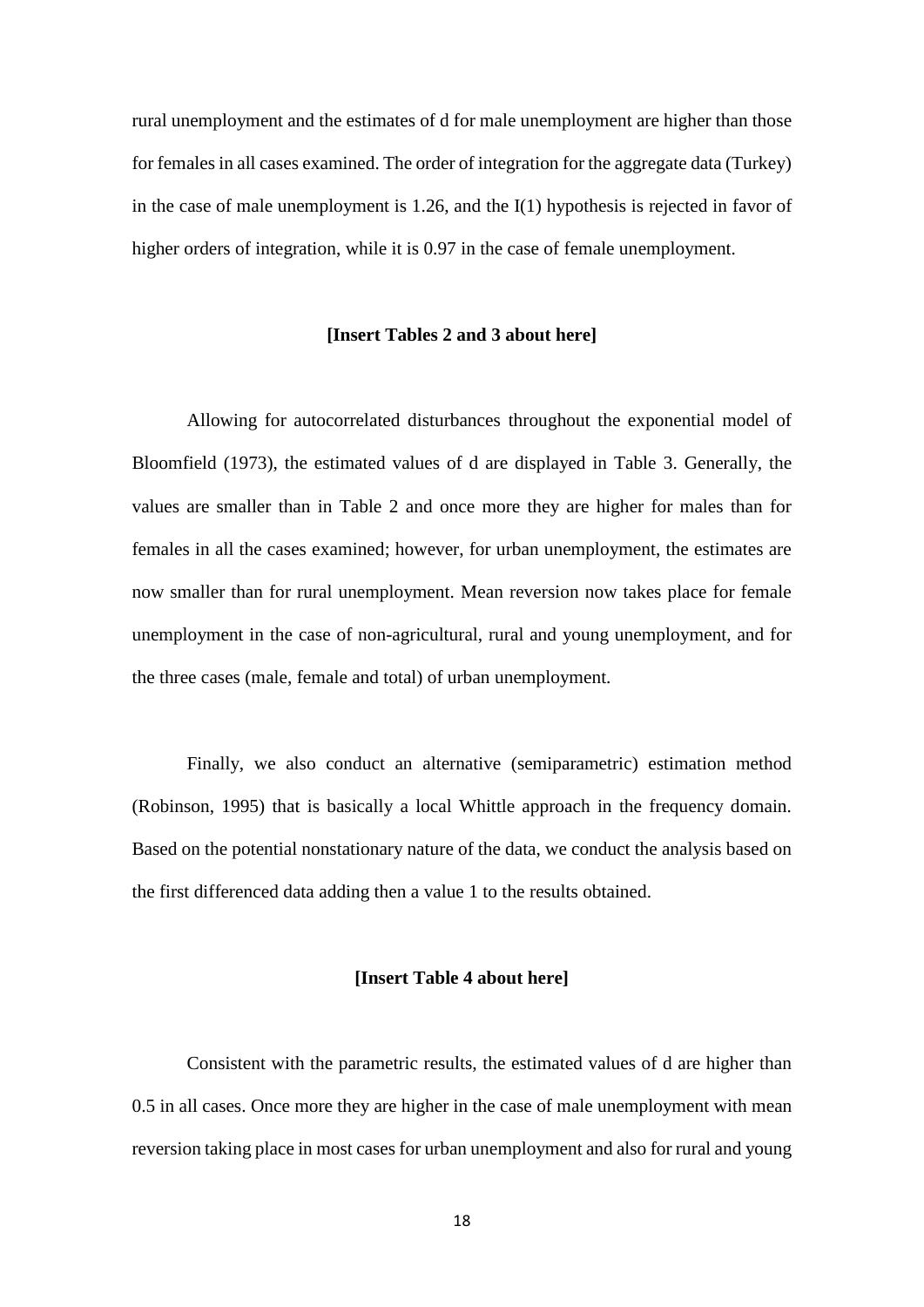female unemployment. Using other semiparametric methods based on both Whittle and log-periodogram regressions the results were almost identical to those reported here.

In the final part of this manuscript we examine the possibility of a non-linear structure underlying the Turkish unemployment rate. This is a relevant issue noting that fractional integration is very much related with the potential presence of non-linearities and breaks in the data. However, instead of assuming the presence of abrupt changes in the data, we consider a rather smooth change by using the Chebyshev polynomials in time. Cuestas and Gil-Alana (2016) has recently developed a procedure for fractional integration that allows non-linear deterministic trends based on the Chebyshev polynomials. In particular, they propose the following specification:

$$
y_{t} = \sum_{i=0}^{m} \theta_{i} P_{iT}(t) + x_{t}; \qquad (1 - L)^{d} x_{t} = u_{t}, \qquad t = 1, 2, ..., \qquad (5)
$$

with *m* indicating the order of the Chebyshev polynomial  $P_{i,T}(t)$  defined as:

$$
P_{0,T}(t) = 1,
$$
  
\n
$$
P_{i,T}(t) = \sqrt{2} \cos\left(i\pi(t-0.5)/T\right), \qquad t = 1, 2, ..., T; \quad i = 1, 2, ...
$$
 (6)

(see Hamming (1973) and Smyth (1998) for a detailed description of these polynomials). Bierens (1997) and Tomasevic *et al.* (2009) argue that it is possible to approximate highly non-linear trends with rather low degree polynomials. If  $m = 0$  the model contains an intercept, if  $m = 1$  it also includes a linear trend, and if  $m > 1$  it becomes non-linear - the higher *m* is the less linear the approximated deterministic component becomes.

Across Tables 5 and 6 we display the estimates of d in (5) along with the Chebyshev coefficients, imposing  $m = 3$ , and using white noise (Table 5) and autocorrelated (Table 6) errors. Thus, if the coefficients corresponding to  $\theta_2$  and/or  $\theta_3$  are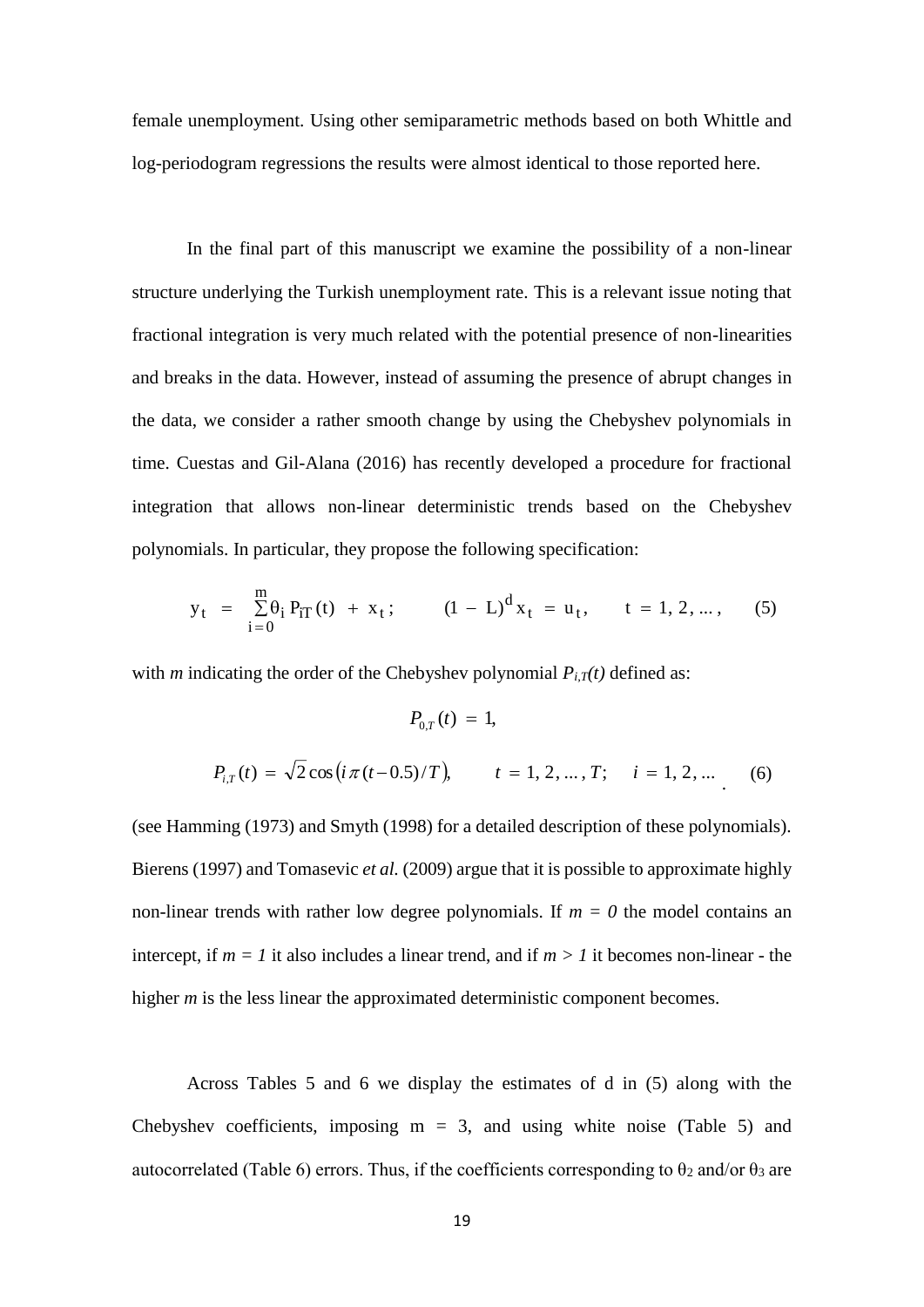statistically significantly different from zero we can conclude that the series display some non-linear structures.

#### **[Insert Tables 5 and 6 about here]**

Starting with the case of white noise errors, we observe little evidence for nonlinear behavior, and in those cases where it seems to take place, they occur for female unemployment in the three cases of non-agricultural, rural and urban unemployment. In addition, we also observe some (partial) non-linear pattern for total rural unemployment and young female unemployment where  $\theta_3$  turns out to be significant but not  $\theta_2$ . However, allowing for autocorrelated errors, which seems more realistic, given its higher generalization, a different picture emerges and at least one non-linear coefficient is found to be statistically significant in all cases. Nevertheless, similar to the previous case, stronger evidence of non-linear behavior is observed for female unemployment rates in all cases examined. Focusing now on the orders of integration, we observe in Table 6 that for the aggregated series (Turkey) the I(1) hypothesis cannot be rejected for male unemployment. At the other extreme the I(0) hypothesis cannot be rejected for female unemployment and both hypothesis are rejected in favor of  $0 < d < 1$  in case of total unemployment. Similar evidence is obtained for the non-agricultural and young unemployment series, though here in the case of total unemployment the I(1) hypothesis cannot be rejected. Finally, mean reversion (i.e.  $d < 1$ ) is obtained in the six series corresponding to rural and urban unemployment. In the rural case , the I(0) null cannot be rejected for female unemployment, though it is rejected in favor of long memory ( $d >$ 0) in the other two series. However, for urban unemployment the I(0) hypothesis cannot be rejected in any of the three series.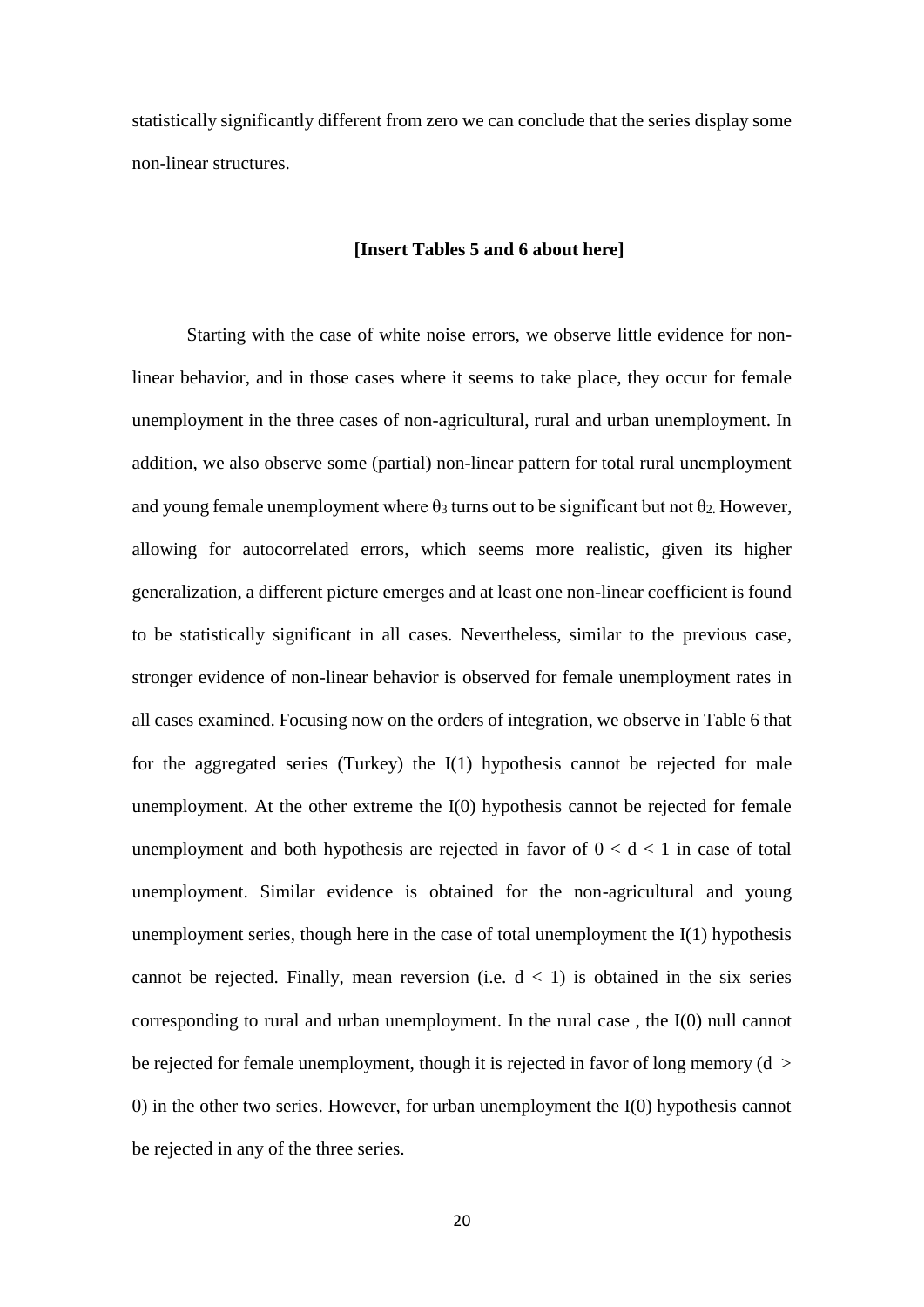In short the results imply that the unemployment series of Turkey has longmemory while Turkey male unemployment is non-stationary and Turkey female unemployment is stationary. These results are similar for the non-agricultural unemployment rates, indicating that non-agricultural unemployment rates dominate the unemployment rates of Turkey. With regards to rural and urban series we find meanreversion. For rural and urban females we find stationarity. While for rural male and rural total we find long-memory and for urban male and urban total we find stationarity. More clearly, for three of the urban series (male, female and total) we find stationarity while for rural female we also find stationarity. But, for rural male and rural total we find longmemory. In other words, the female unemployment series (Turkey, non-agricultural, rural and urban) are all unambiguously stationarity. Male unemployment series is nonstationary in the cases of Turkey, non-agricultural and rural unemployment while it is stationarity in the case of urban male unemployment. The unemployment rate for Turkey indicates that in the case of total Turkey, non-agricultural total and rural total unemployment series have long-memory but in the case of rural total unemployment it is stationary.

The union density is rather low in Turkey with about 6.3 percent compared to the OECD average of about 17 percent and has been declining over time (OECD, 2017). Collective bargaining is fairly non-centralized and covers only union workers. Employment protection legislation instituted recently is considered to be stronger than most countries but covers only large firms which form only a small portion. Unemployment insurance has also only been recently introduced and covers only a small portion of the unemployed. Therefore, Turkish Labor market can be considered to be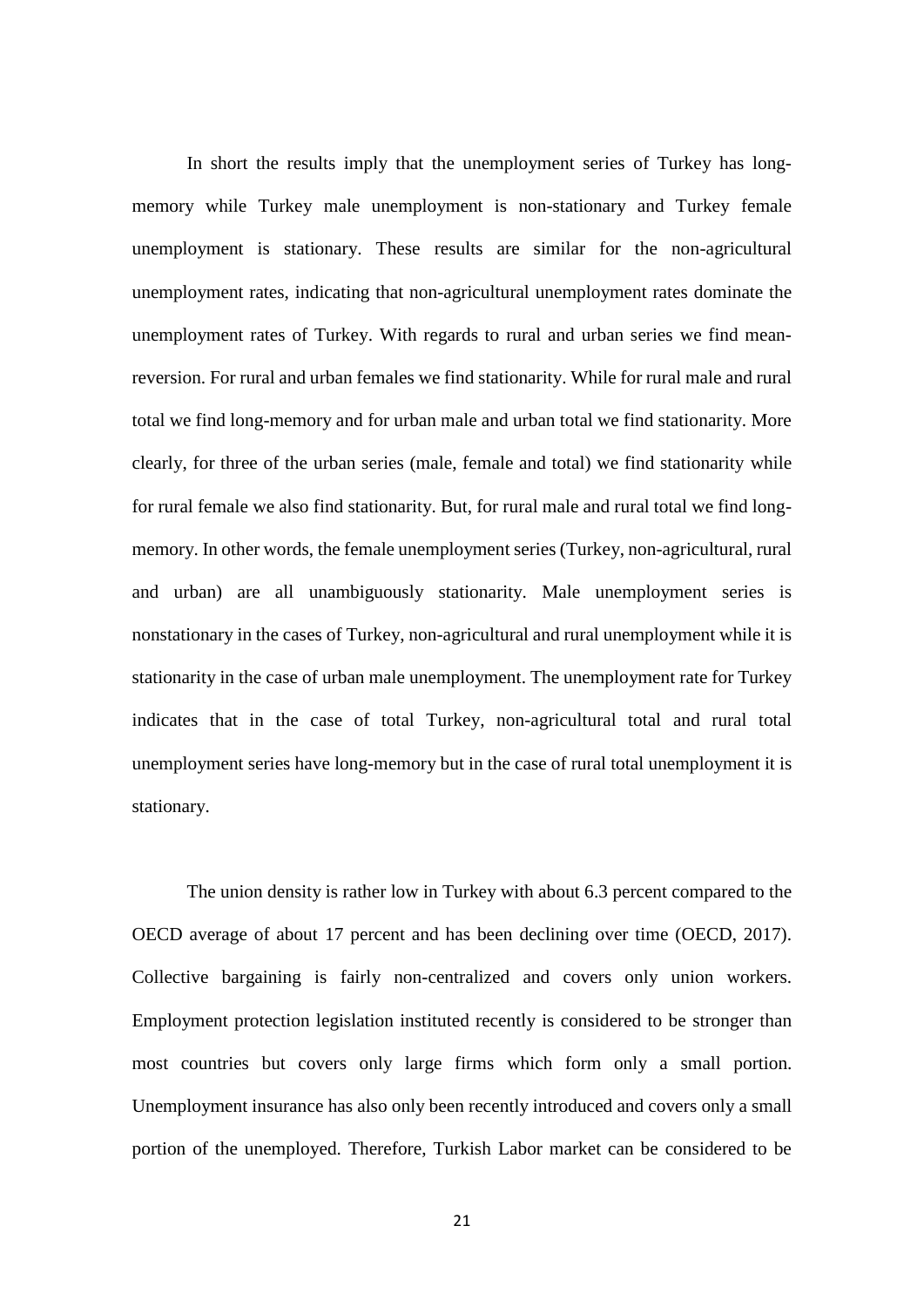characterized by weak institutionalization and low enforcement. These features explain the long-memory we found in the total and non-agricultural unemployment rates. Furthermore, the percentage of those who are unemployed for a duration of one year and over (long-term unemployed) in 2015 was 21.2 percent (17.7 percent for males and 26.8 percent for females) compared to the OECD average of 33.8 percent (OECD, 2017). Given that the long-term unemployed is lower than the OECD countries, this could imply that the long term unemployed do not suffer any particular social stigma of the. This may also contribute to the long-memory we found in the total and non-agricultural unemployment rates. As remarked upon earlier and as pointed out by Cross (1995) the existence of heterogeneous agents explains the hysteresis effect. However, the Turkish Labor market cannot be considered to be composed of highly heterogeneous agents. As remarked earlier non-agricultural unemployment rate is much higher than the agricultural unemployment rate and exhibits a time pattern highly responsive to business cycles. Unpaid family work and self-employment determine employment patterns in the agricultural sector. In the non-agricultural sector wage employment prevails. Given the major institutional characteristics of the Turkish Labor market and the conclusions of this paper we can speculate on the results of active labor market policies which have been recently implemented by the Turkish Government. The Turkish government started a subsidy program in 2008 to generate new employment for younger men and all women, these being the two groups with notably higher unemployment rates, as discussed earlier in Section 5. Balkan et al. (2016) show that the 2008 subsidy policies have been effective in increasing the employment probability of older unskilled woman. Currently, the government is implementing a program with the aim of generating employment for over two million people throughout 2017. The success of these programs depend on findings of hysteresis in the unemployment rates.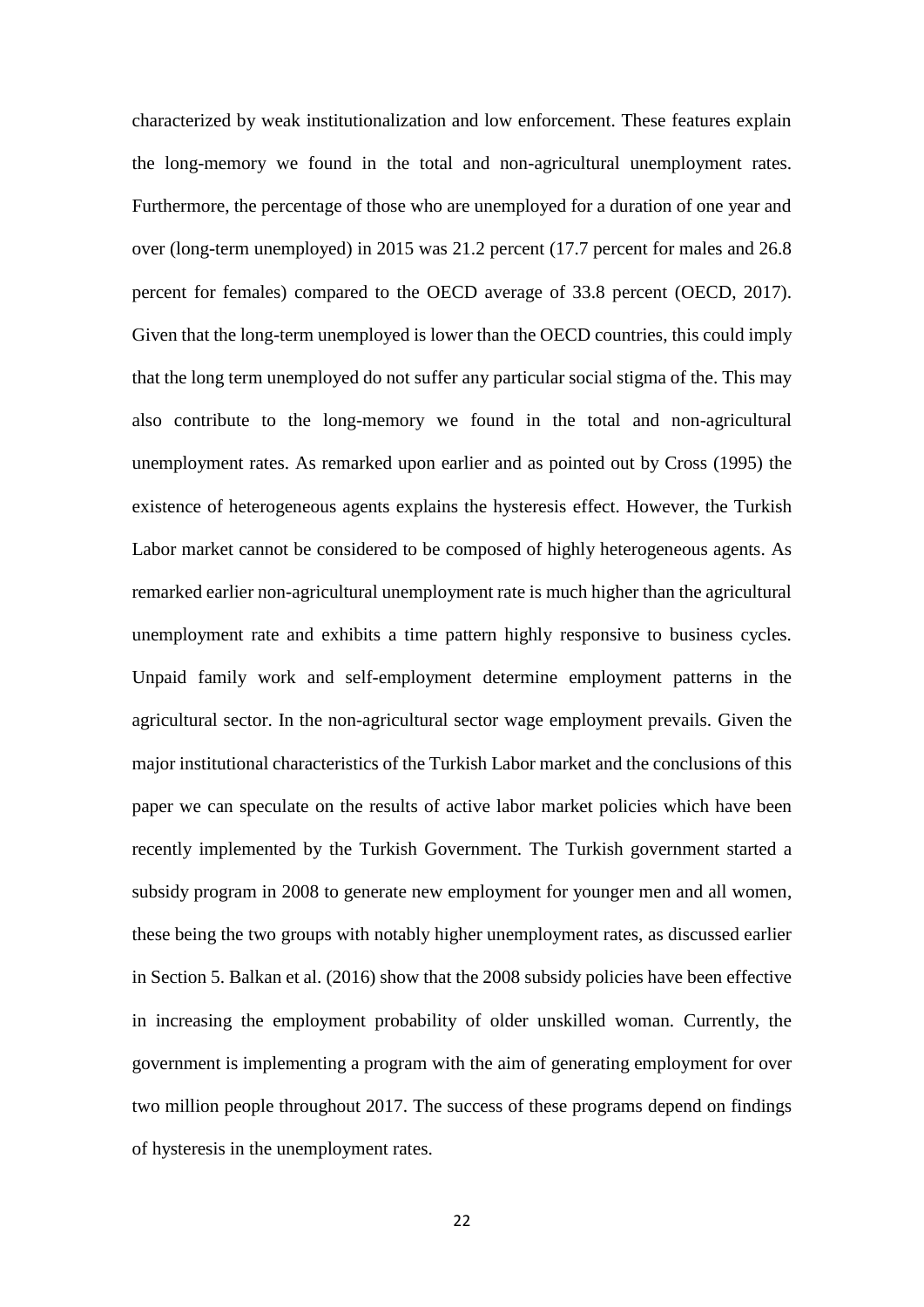#### **7. Conclusions**

In this paper we have examined the time series behavior of various series corresponding to the unemployment rate in Turkey. Our purpose was to estimate the order of integration of the series in order to determine which hypothesis among those existing in the literature (i.e., NAIRU, structuralist, persistence and hysteresis) was more appropriate for the data examined (quarterly from 1988Q3 to 2013Q4). Previous studies used linear and nonlinear unit root tests and standard long memory methods to investigate these issues with regard to Turkish unemployment series. However, these studies did not consider both the non-linear symptoms and long memory processes. To the best of our knowledge, this is the first article which analyzes simultaneously both the non-linear dynamics and fractional integration utilizing the method of Cuestas and Gil-Alana (2016). Considering this approach in the case of Turkish unemployment series is the main contribution in this work. Our results indicate that the unemployment series in Turkey is highly persistent, with orders of integration equal to or higher than 1 in the majority of cases, implying permanency of the shocks and a lack of mean reversion. In fact, the only evidence in favor of mean reversion is obtained in the case of female unemployment and this happens for the four groups examined, corresponding to non-agricultural, rural, urban and young unemployment. With regard to the possibility of non-linearities, again this only takes place in case of female unemployment. An important policy implication of our empirical results is that the labor and macroeconomic policies are likely to have long lasting effects on the unemployment rates in Turkey.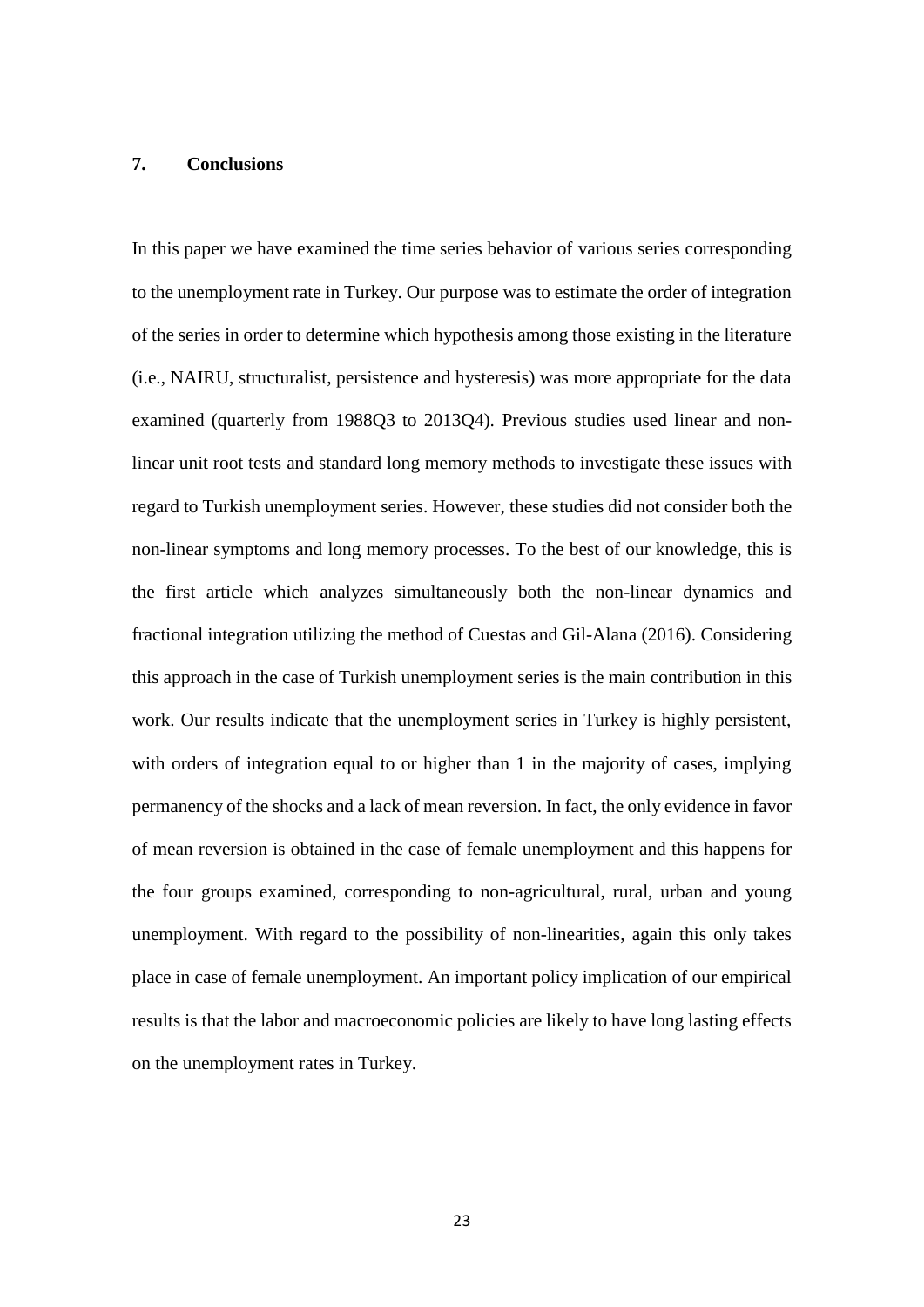#### **References**

- Abadir, K. M., Distasso, W. and Giraitis L. (2007) An I(d) model with trend and cycles, *Journal of Econometrics*, 163, 186-199.
- Akcay, S. (2013) *The Unemployment Hysteresis Analysis For Turkey*, MA degree thesis Middle East Technical University, Ankara, Turkey.
- Akdogan, K. (2015) Unemployment Hysteresis and Structural Change in Europe, Mimeo. Central Bank of Turkey, Ankara.
- Arestis, P. and Mariscal, I. B. F. (1999) Unit roots and structural breaks in OECD unemployment, *Economics Letters,* 65, 149-156.
- Balkan, B., Baskaya, Y. S. S., and Tumen, S. (2016). Evaluating the impact of the post-2008 employment subsidy program in Turkey, IZA Discussion Paper No. 9993 Bonn, Germany.
- Baillie, R. T. and Morana, C. (2009) Modelling long memory and structural breaks in conditional variances: An adaptive FIGARCH approach, *Journal of Economic Dynamics and Control,* 33(8), 1577-1592.
- Barişik, S. and Çevik, E. I. (2008) İşsizlikte Histeri Etkisi: Uzun Hafıza Modelleri, *Kamuİş*, 9 (4), 1-36.
- Barro, R. (1988) The natural rate theory reconsidered: The persistence of unemployment, *American Economic Review,* 78, 32–37.
- Bayat T., Kayhan, S. and Koçyiğit, A. (2013) Türkiye'de İşsizliğin Asimetrik Davranışının Rejim Değişim Modeliyle İncelenmesi, *Business and Economics Research Journal*, 4 (2).
- Bayrakdar, S. (2015) Türkiye için Issizlik Histerisi Ya Da Doğal Issizlik Orani Hipotezinin Geçerliliginin Sinanmasi, *Journal of Economic Policy Researches, 2 (2), 45-61.*
- Bianchi, M. and Zoega, G. (1998) Unemployment persistence: Does the size of the shock matter? *Journal of Applied Econometrics,*13, 283-304.
- Bierens, H. J. (1997) Testing the unit root with drift hypothesis against nonlinear trend stationarity with an application to the US price level and interest rate, *Journal of Econometrics,* 81, 29-64.
- Bildirici M., Özgür, O. E., Turkmen, C. and Yalcinkaya, Y. (2012) The Persistence Effect of Unemployment In Turkey: An Analysis of the 1980-2010 Period, *The Journal of Business Economics and Finance,* 1 (3), 22-32.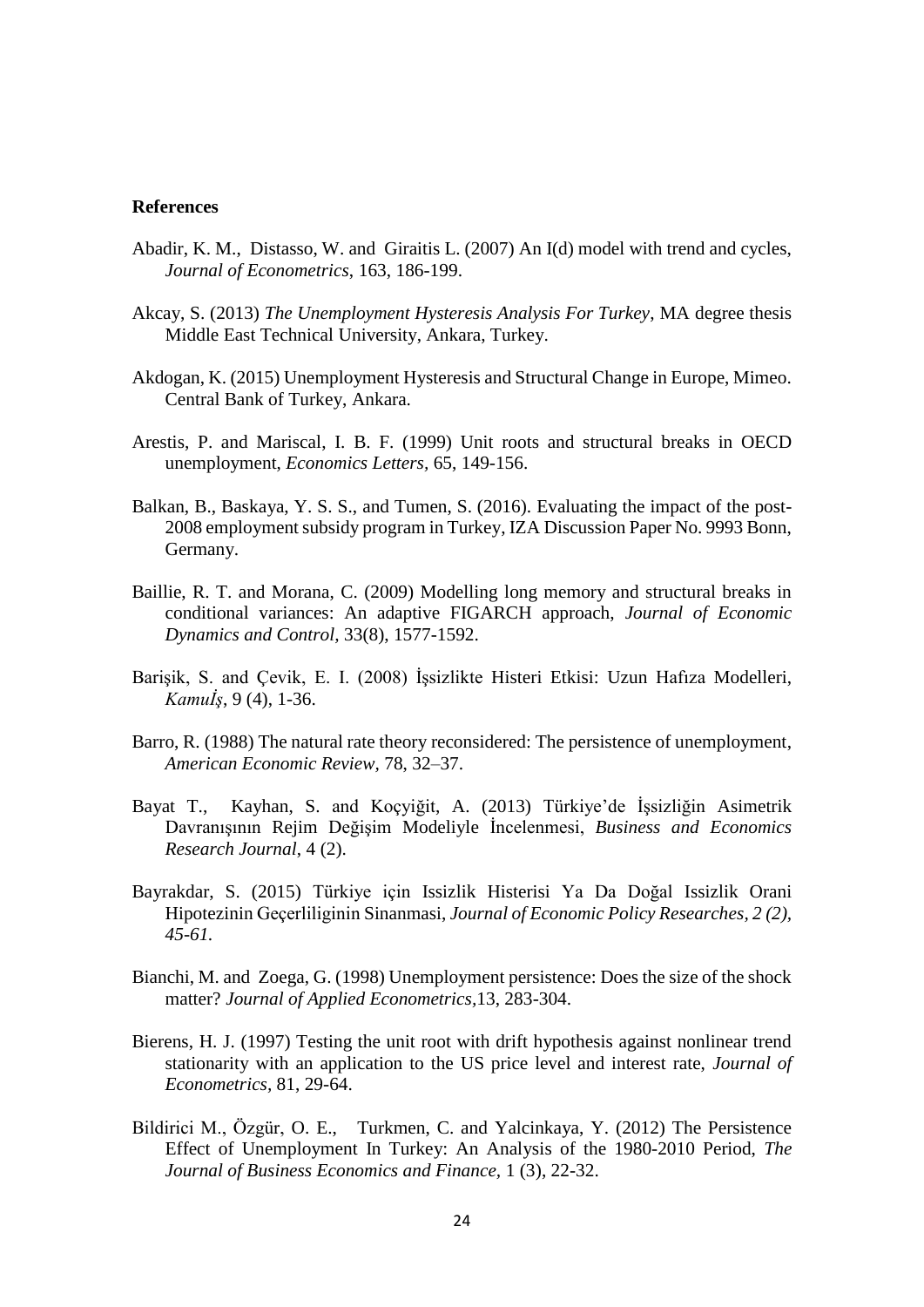- Blanchard, O. J. and Summers, L. H. (1986) Hysteresis and the European unemployment, *NBER Working Paper series* no. 1950.
- Blanchard, O. J. and Summers, L. H. (1987) Hysteresis and unemployement, *European Economic Review,* 31, 288-295.
- Bloomfield, P. (1973) An exponential model in the spectrum of a scalar time series. Biometrika, 60, 217-226.
- Brunello, G. (1990) Hysteresis and 'the Japanese unemployment problem': a preliminary investigation, *Oxford Economic Papers,* 43, 483-500.
- Caporale, G. M. and Gil-Alana, L. A. (2007) Non-linearities and fractional integration in the US unemployment rate, *Oxford Bulletin of Economics and Statistics,* 69, 521- 544.
- Caporale, G. M. and Gil-Alana, L. A. (2008) Modelling the US, UK and Japanese unemployment rates: Fractional integration and structural changes, *Computational Statistics and Data Analysis,* 52, 4998-5013.
- Chien-Chiang, L. and Chun-Ping, C. (2008) Unemployment hysteresis in OECD countries: Centurial time series evidence with structural breaks, *Economic Modelling,* 25, 312-325.
- Chow, G. and Lin, A. (1971) Best linear unbiased interpolation, distribution, and extrapolation of time series by related series, *The Review of Economics and Statistics,* 372-375.
- Christopoulos, D. and León-Ledesma, M. A. (2007) Unemployment hysteresis in EU countries: what do we really know about it?, *Journal of Economic Studies,* 34, 80- 89.
- Cınar, M., Akay, H. K. and Yılmaz, F. (2014) A Sectoral Analysis of Hysteresis in Unemployment: Evidence from Turkey, *Bilig ,*69, 29-52.
- Clark, A. (2003) Unemployment as a social norm: psychological evidence from panel data, *Journal of Labor Economics,* 21, 323-351.
- Cross, R. (1995) Is the natural state hypothesis consistent with hysteresis, in Cross, R. The natural rate of unemployment, *Cambridge University Press*, Massachusets.
- Cuestas, J. C., and Ordóñez, J. (2011) Unemployment and common smooth transition trends in Central and Eastern European Countries, *Economic Issues*, 16(2), 39-52.
- Cuestas, J .C. and Gil-Alana, L. A. (2016) [A Non-Linear Approach with Long Range](http://ideas.repec.org/p/shf/wpaper/2012013.html)  [Dependence Based on Chebyshev Polynomials,](http://ideas.repec.org/p/shf/wpaper/2012013.html) *Studies in Nonlinear Dynamics and Econometrics,* 20(1), 57-94.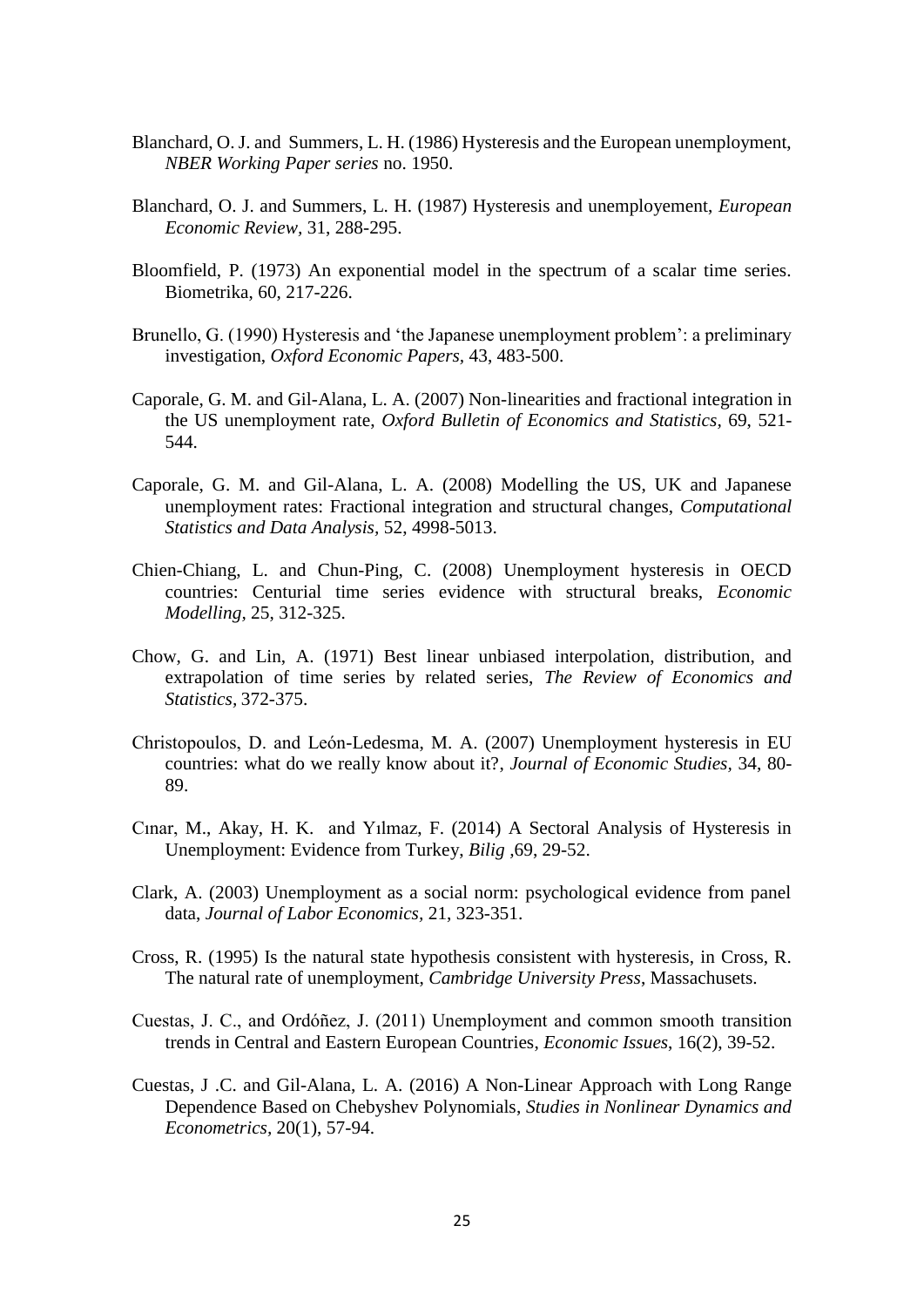- Dickey, D. A., and Fuller, W. A. (1979) Distribution of the estimators for autoregressive time series with a unit root, *Journal of the American Statistical Association,* 7, 427- 431.
- Elliot G, Rothenberg T. J. and Stock, J. H. (1996) Efficient Tests for an Autoregressive Unit Root, Econometrica, 64, 813-836
- Ener, M. and Arıca, F. (2011a) Unemployment Hysteresis in Turkey and 15 EU Countries: A Panel Approach, *Research Journal of Economics,* 1, 65-71.
- Ener, M. and Arica, F. (2011b) Is There Hysteresis In Unemployment In OECD Countries? Evidence from Panel Unit Root Test With Structural Breaks, *Chinese Business Review*, 10, 294–304.
- Ewing, B. T. and Wunnava, P. V. (2001) Unit roots and structural breaks in North American unemployment rates, *North American Journal of Economics and Finance,* 12, 273-282.
- Gil-Alana, L. A. (2001a) A fractionally integrated exponential model for UK unemployment, *Journal of Forecasting,* 20, 329-340.
- Gil-Alana, L. A. (2001b) The persistence of unemployment in the USA and Europe in terms of fractionally ARIMA models, *Applied Economics,* 33, 1263-1269.
- Gil-Alana, L. A. (2002) Structural breaks and fractional integration in the US output and unemployment rate, *Economics Letters,* 77, 79-84.
- Gil-Alana, L. A. (2008) Fractional integration and structural breaks at unknown periods of time, Journal of Time Series Analysis, 29, 163-185.
- Gil-Alana, L. A. and Robinson, P. M. (1997) Testing of unit root and other nonstationary hypotheses in macroeconomic time series. Journal of Econometrics, 80(2), 241-268.
- Gomez, Z. and Maravall , A. (1996) Program Tramo and Seats: Instructions for the Users, Working Paper 9628, Bank of Spain.
- Gözgör, G. (2012) Hysteresis in Regional Unemployment Rates in Turkey, *International Journal of Economics and Finance*, 4 (9), 175-181.
- Gözgör, G. (2013) Unemployment Persistence and Inflation Convergence: Evidence from Regions of Turkey, *Regional and Sectoral Economic Studies,*13(1).
- Güloğlu, B. and İspir, M. S. (2011) Is the Natural Unemployment or Hysteresis? Sector-Specific Panel Unit Root Test Analysis for Turkey, *Ege Academic Review*, 11(2), 205-215.

Hamming, R. W. (1973) Numerical Methods for Scientists and Engineers, Dover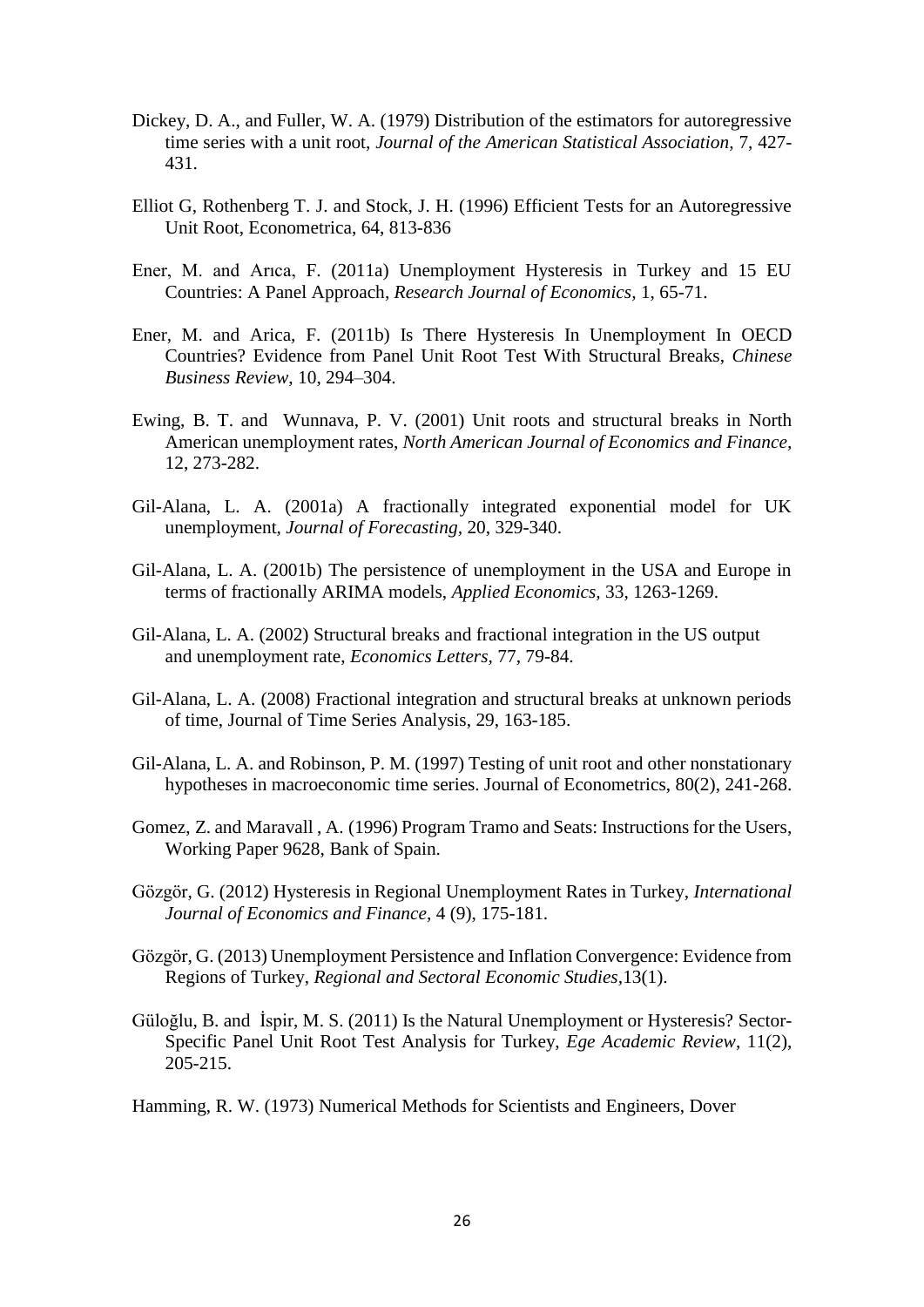- Khraief, N., Shahbaz, M., Heshmati, A. and Azam, M. (2015) Are Unemployment Rates in OECD Countries Stationary? Evidence from Univariate and Panel Unit Root Tests, Institute for the Study of Labor (IZA) Working Paper No: 9571, Bonn, Germany.
- Koçyiğit, A., Bayat, T. and Tüfekçi, A. (2011) Turkiye' de Issizlik Histerisi ve STAR Model Uygulamasi, *Marmara Üniversitesi Iktisadi Idari Bilimler Fakultesi Dergisi,* 31(2), 45-60.
- Küçükkale, Y. (2001) Doğal işsizlik Oranındaki Keynesyen Histeri üzerine Klasik Bir İnceleme: Kalman Filtre Tahmin Tekniği ile Türkiye Örneği 1950-1995, Paper presented at 19-22 September, 2001 Çukurova University, V. National Econometrics and Statistics Symposium.
- Layard, R., Nickell, S. and Jackman, R. (2005) Unemployment: macroeconomic performance and the labor market, *Oxford University Press*, Oxford.
- León-Ledesma, M. A. (2002) Unemployment hysteresis in the US and the EU: A panel data approach, *Bulletin of Economic Research,* 54, 95-105.
- Lobato and Velasco, (2007) [Efficient Wald Tests for Fractional Unit Roots,](http://ideas.repec.org/a/ecm/emetrp/v75y2007i2p575-589.html) *[Econometrica,](http://ideas.repec.org/s/ecm/emetrp.html)* 75(2), 575-589.
- Mitchell, W. F. (1993) Testing for unit roots and persistence in OECD unemployment rates, *Applied Economics,* 25, 1489-1501.
- Moghaddasi, R. and Raini, A. G. N. (2015) Structural Break and Unit Root in Unemployment of Selected Eco Members, *Spectrum: A Journal of Multidisciplinary Research,* 4(1), 28-44.
- Nelson, C. R. and Plosser, C. I. (1982) Trends and random walks in macroeconomic time series, *Journal of Monetary Economics,* 10, 139-169.
- Ng. S. and Perron, P. (2001), Lag Length Selecsion and the Construction of Unit Root Tests with Good Size and Power, Econometrica, 69(6), 1519–1554.
- OECD (2017) OECD.Stat Extracts. available at: http://stats.oecd.org/ (Accesed in April 2017).
- Özcan, B. (2012) İşsizlik Histerisi Hipotezi OECD Ülkeleri İçin Geçerli mi? Yapısal Kırılmalı Birim Kök Analizi, *Erciyes Üniversitesi Iktisadi ve Idari Bilimler Fakültesi Dergisi*, 40, 98-108.
- Papell, D. H., Murray, C. J. and Ghiblawi, H. (2000) The structure of unemployment, *Review of Economics and Statistics,* 82, 309-315.
- Pazarlıoğlu, M. V. and Çevik, İ. (2007) Ratchet Model Uygulaması: Türkiye Örneği, *Süleyman Demirel Üniversites Iktisadi ve Idari Bilimler Fakültes Dergisi*, 12(2), 41- 51**.**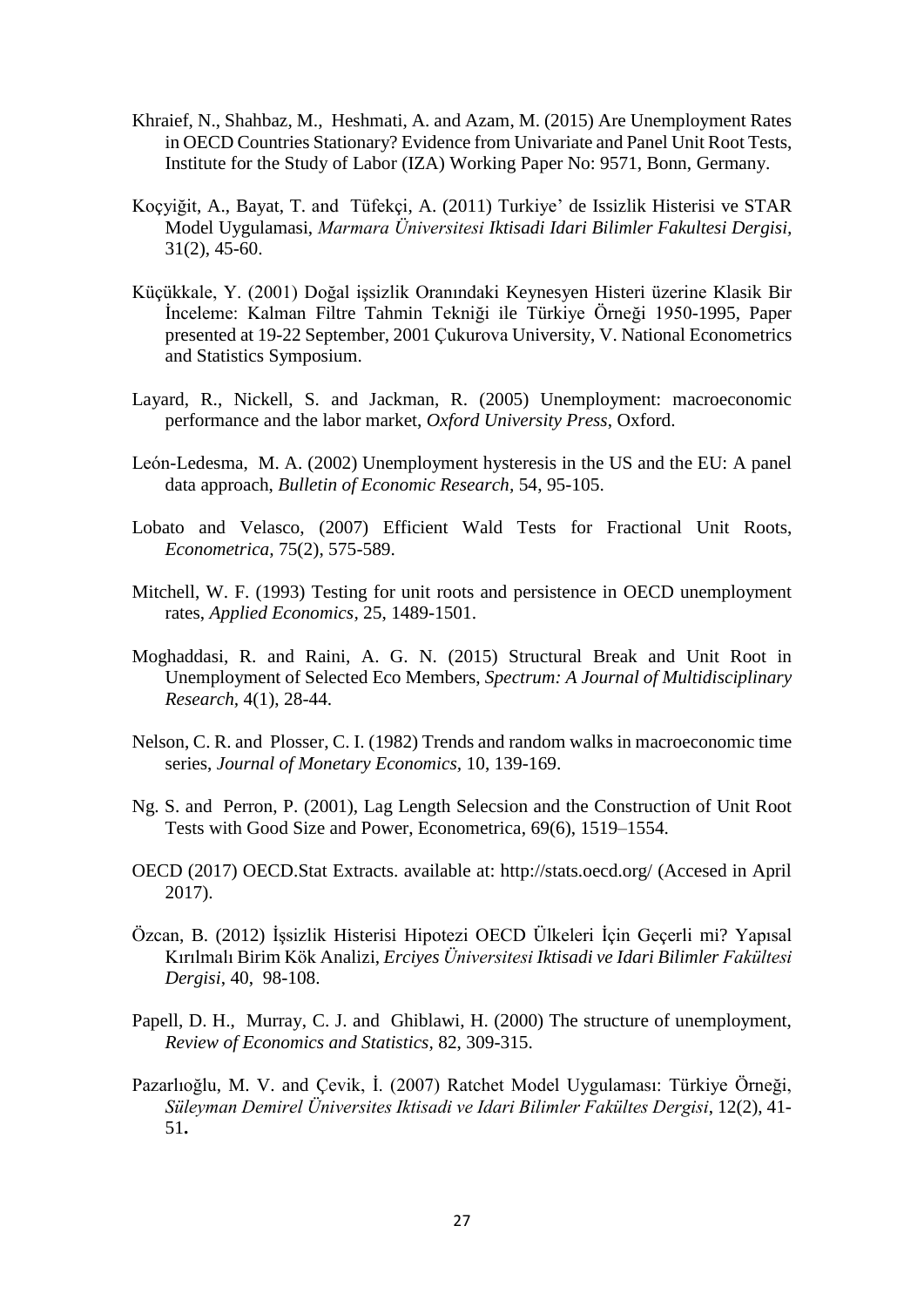- Perron, P. (1989) The great crash, the oil price shock, and the unit root hypothesis, *Econometrica,* 57, 1361-1401.
- Phelps, E. S. (1972) Inflation policy and unemployment theory: the cost-benefit approach to monetary planning, Norton, New York.
- Phillips, P.C.B., and Perron, P. (1988) Testing for a unit root in a time series regression, *Biometrika,* 75, 335-346.
- Phillips, P.C.B. and Xiao, Z. (1999) A primer on unit root testing, *Journal of Economic Surveys,* 12, 423-470.
- Robinson, P. M. (1994), Statistical inference for a random coefficient autoregressive model, *Scandinavian Journal of Statistics,* 5, 163-168.
- Robinson, P. M. (1995), Gaussian semi-parametric estimation of long range dependence, *Annals of Statictics,* 23, 1630-1661.
- Roed, K. (1996) Unemployment hysteresis macroevidence from 16 OECD countries, *Empirical Economics,* 21, 589-600.
- Sibbertsen, T. (2004), Long memory versus structural breaks: An overview, *Statistical Paper*s, 45(4), 465-515.
- Skalin, J. and Teräsvirta, T. (2002) Modelling asymmetries and moving equilibria in unemployment rates, *Macroeconomic Dynamics,* 6, 202-241.
- Smyth, G. K. (1998) Polynomial Approximation, John Wiley & Sons, Ltd, Chichester.
- Song, F. M. and Wu, F. (1997) Hysteresis in Unemployment Evidence from 48 U.S. States, *Economic Inquiry, 35*, 235-243.
- Song, F. M. and Wu, F. (1998) Hysteresis in unemployment: evidence from OECD countries, *The Quarterly Review of Economics and Statistics,* 38, 181-192.
- Strazicich, M. C., Tieslau, M. and Lee, J. (2001) Hysteresis in Unemployment? Evidence from Panel Unit Root Tests with Structural Change, manuscript, *University of North Texas.*
- Tokatlıoğlu, I., Öztürk, F. and Ardor, H. N. (2014) Hysteresis Effect in Selected EU Countries and Turkey Labor Market: Ratchet Model Analysis, *Sosyoekonomi,* 2014- 2 (July-December): 297-320.
- Tomasevic, N. M. and Stanivuk, T. (2009) Regression Analysis and aproximation by means of Chebyshev Polynomial, *Informatologia,* 42,(3), 166-172.
- Tunalı, H. (2010) The Analysis of Unemployment in Turkey: Some Empirical Evidence Using Co-Integration Test, *European Journal of Social Sciences*, 18(1), 18-38.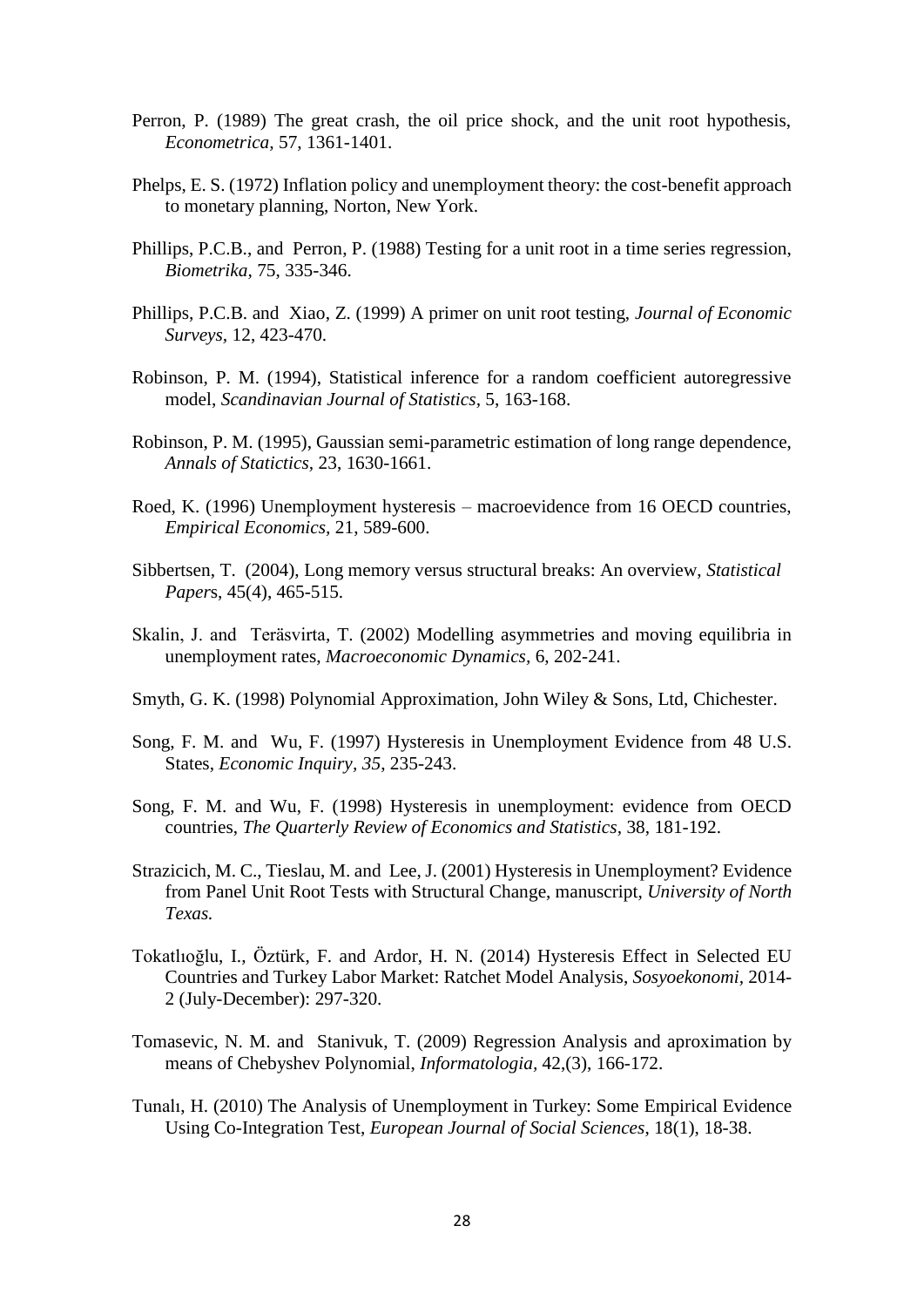- Yiğit Ö. and Gökçe, A. (2012) Türkiye Ekonomisi Için NAIRU Tahmini, *Ekonomik Yaklasım*,23, 83-93.
- Yilanci, V. (2008) Are unemployment rates nonstationary or nonlinear? Evidence from 19 OECD countries, *Economics Bulletin*, 3, 1-5.
- Yilanci, V. (2009) Analyzing the Unemployment Hysteresis for Turkey Under Structural Breaks, *Dogus Üniversitesi Dergisi*, 10(2), 324-335.
- Yıldırım, S. (2011) Türkiye' de Histeri Hipotezinin Geçerliliğinin Çoklu Yapısal Kırılmalı CKP Birim Kök Testiyle Sınanması, *Akdeniz Iktisadi Idari Bilimler Fakultesi Dergisi*, 22, 28-47.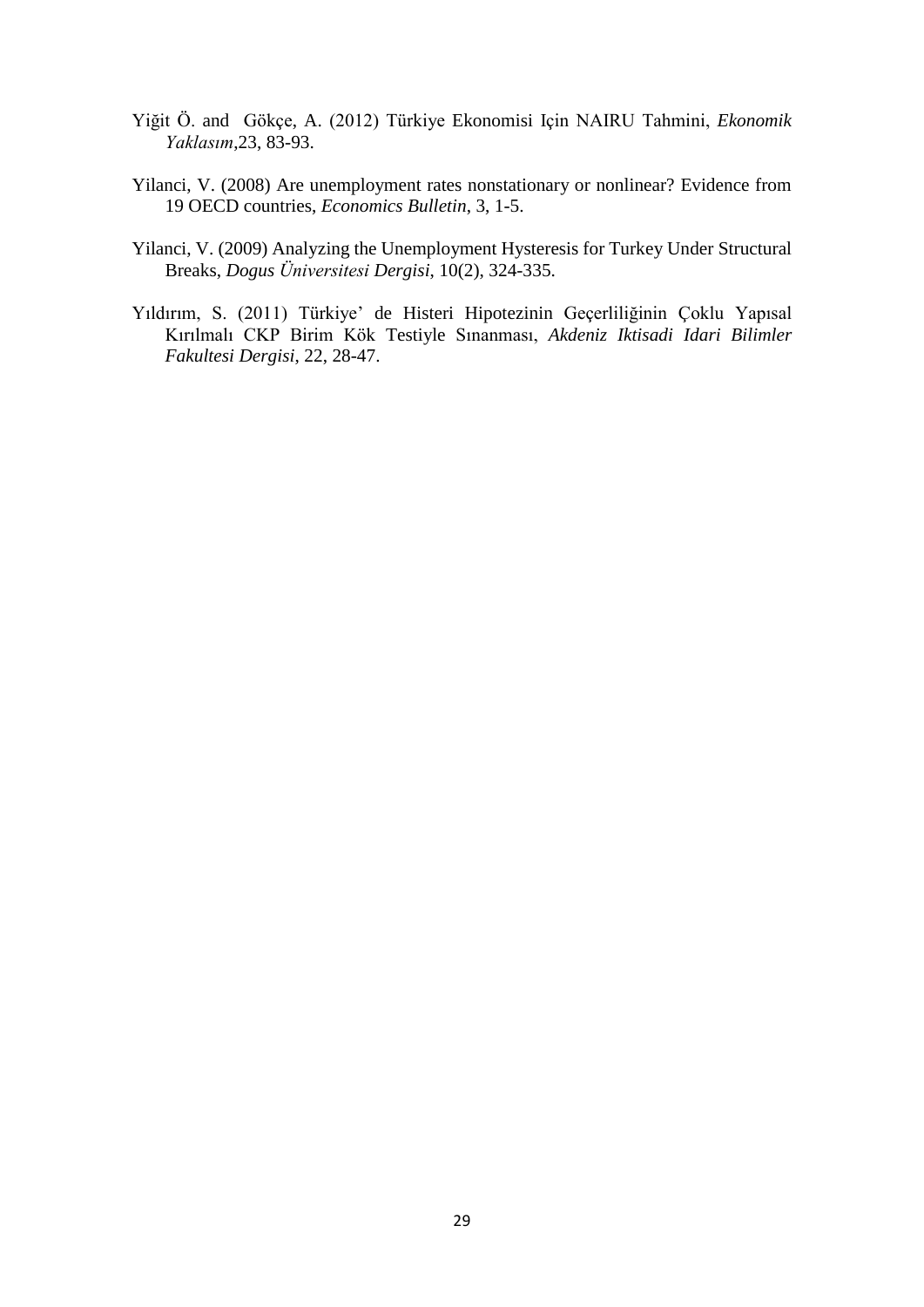| Order of integration                 | Hypothesis              |
|--------------------------------------|-------------------------|
| $d \in (0,0.5)$                      | <b>NAIRU</b>            |
| $d \in (0,0.5) + Structural Changes$ | Structuralist viewpoint |
| $d \in [0.5, 1)$                     | Persistence             |
| $d \geq 1$                           | Hysteresis              |

**Table 1: Order of integration of unemployment and hypothesis fulfilled**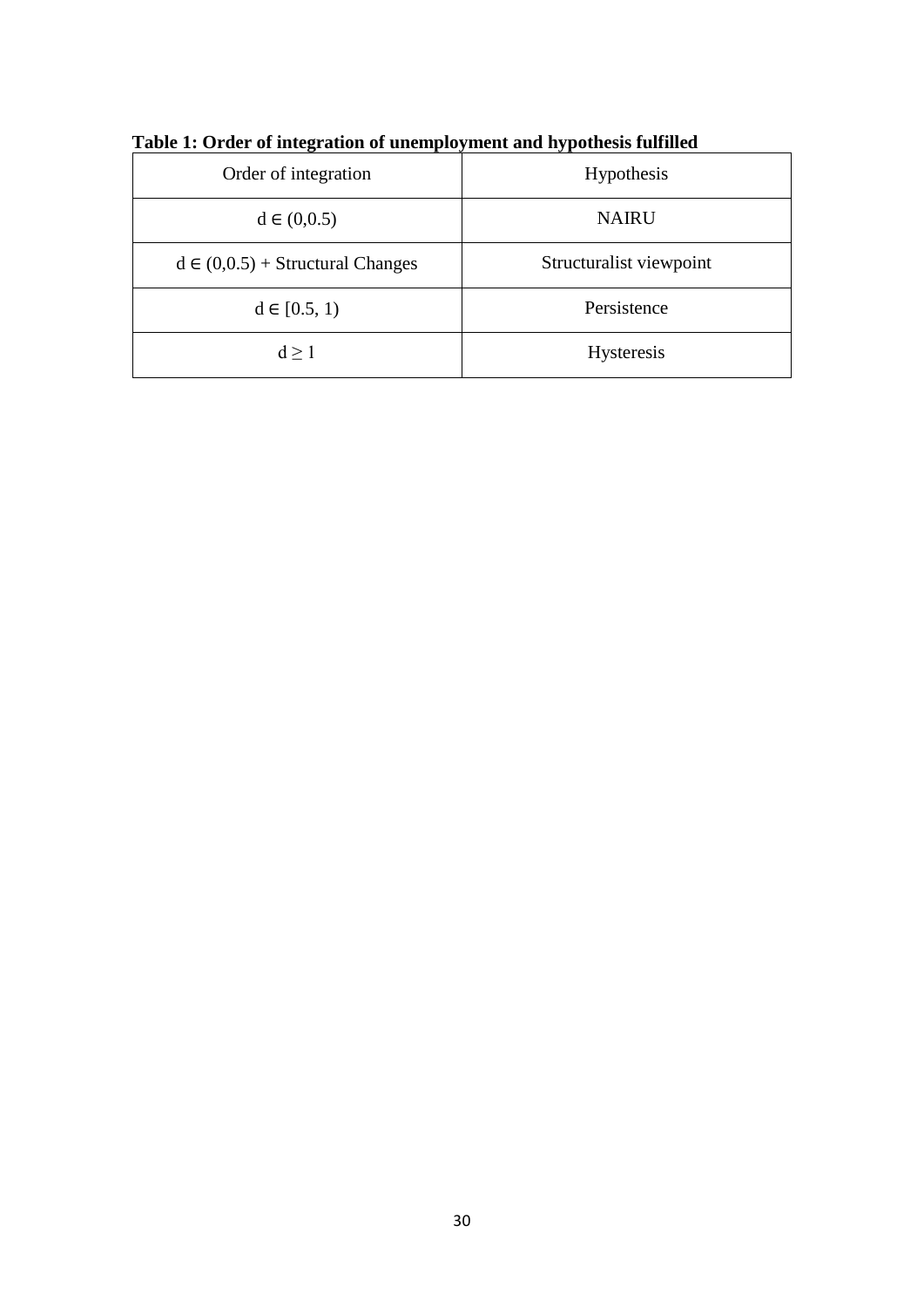|               |        | No regressors        | An intercept             | A linear time trend   |
|---------------|--------|----------------------|--------------------------|-----------------------|
|               | Male   | 1.05<br>(0.91, 1.23) | 1.26<br>(1.09, 1.50)     | $1.26$ $(1.09, 1.50)$ |
| <b>TURKEY</b> | Female | 0.94<br>(0.79, 1.15) | 0.97<br>(0.83, 1.16)     | 0.96<br>(0.82, 1.16)  |
|               | Total  | 1.02<br>(0.87, 1.21) | 1.13<br>(0.95, 1.39)     | 1.13<br>(0.95, 1.39)  |
| Non-          | Male   | 0.99<br>(0.86, 1.16) | 1.11<br>(0.95, 1.33)     | 1.11<br>(0.95, 1.33)  |
| Agricult.     | Female | (0.78, 1.10)<br>0.91 | 0.85<br>(0.66, 1.08)     | 0.87<br>(0.73, 1.07)  |
|               | Total  | 0.97<br>(0.84, 1.15) | (0.94, 1.32)<br>1.11     | 1.11<br>(0.94, 1.32)  |
|               | Male   | 0.89<br>(0.76, 1.05) | $0.81$ $(0.69, 0.98)$ *  | 0.81<br>(0.69, 0.98)  |
| Rural         | Female | 0.87<br>(0.71, 1.09) | 0.74<br>$(0.62, 0.91)^*$ | 0.74<br>(0.61, 0.91)  |
|               | Total  | 0.88<br>(0.74, 1.06) | 0.79<br>$(0.68, 0.96)^*$ | (0.67, 0.96)<br>0.79  |
|               | Male   | 1.02<br>(0.88, 1.22) | (0.93, 1.41)<br>1.13     | 1.13<br>(0.93, 1.41)  |
| Urban         | Female | (0.80, 1.11)<br>0.93 | 0.84<br>(0.67, 1.06)     | 0.85<br>(0.70, 1.06)  |
|               | Total  | 0.99<br>(0.85, 1.32) | 1.06<br>(0.87, 1.32)     | (0.87, 1.32)<br>1.06  |
| Youth         | Male   | 1.00<br>(0.86, 1.20) | 1.04<br>(0.88, 1.26)     | 1.04<br>(0.88, 1.26)  |
|               | Female | 0.88<br>(0.73, 1.10) | 0.87<br>(0.74, 1.07)     | 0.86<br>(0.72, 1.07)  |
|               | Total  | 0.98<br>(0.83, 1.18) | 1.05<br>(0.89, 1.26)     | 1.05<br>(0.89, 1.26)  |

**Table 2: Estimates of d based on white noise disturbances** 

In bold the selected models according to the deterministic terms. " \* " indicates evidence of mean reversion at the 5% level.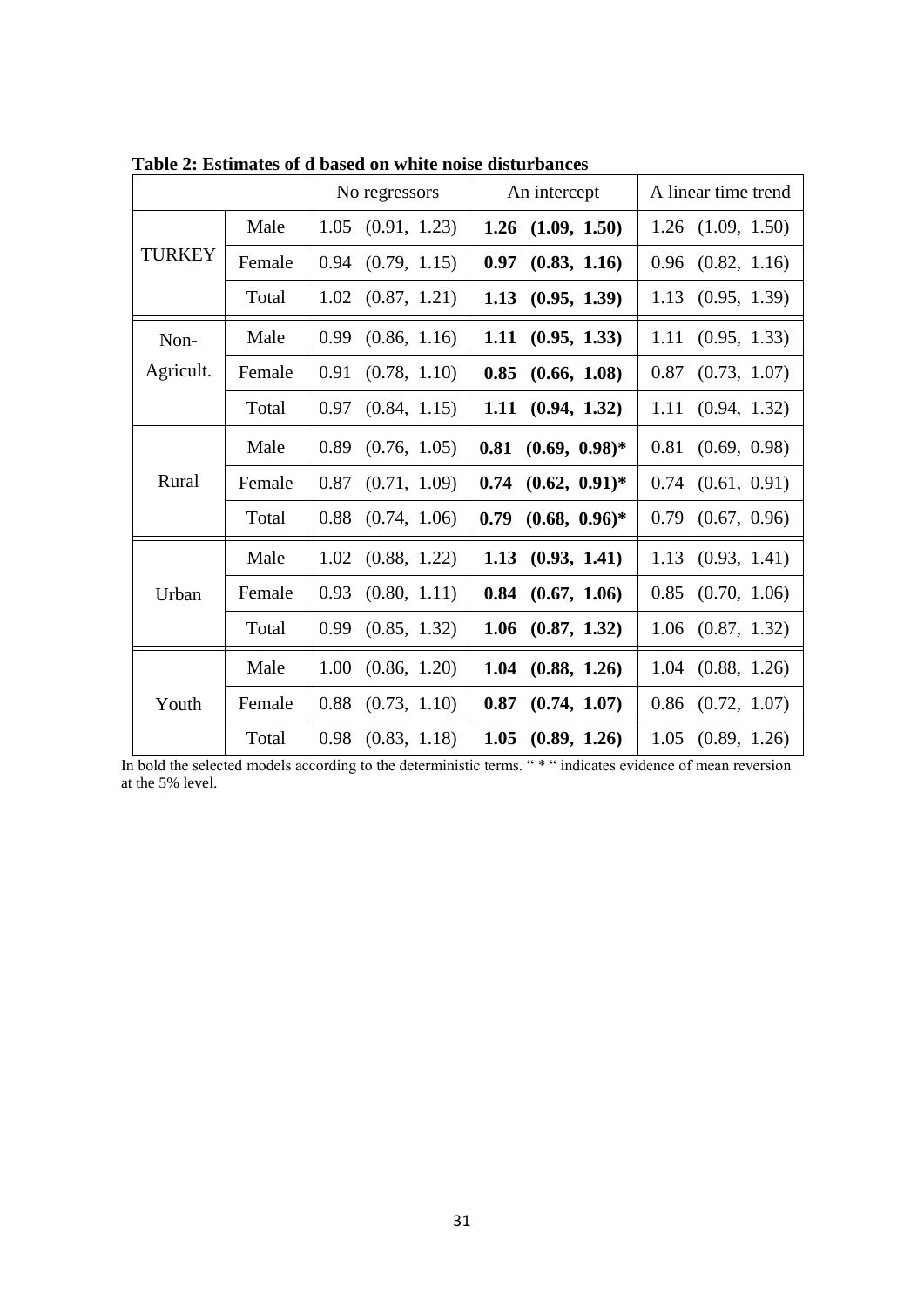|               |        | No regressors        | An intercept             | A linear time trend   |  |
|---------------|--------|----------------------|--------------------------|-----------------------|--|
|               | Male   | (0.64, 1.38)<br>0.95 | 0.84<br>(0.58, 1.29)     | $0.84$ $(0.57, 1.29)$ |  |
| <b>TURKEY</b> | Female | 0.81<br>(0.49, 1.23) | 0.66<br>(0.48, 1.01)     | (0.41, 1.01)<br>0.66  |  |
|               | Total  | 0.71<br>(0.44, 1.10) | 0.79<br>(0.60, 1.12)     | 0.77<br>(0.53, 1.12)  |  |
| Non-          | Male   | 0.93<br>(0.64, 1.32) | 0.80<br>(0.46, 1.29)     | 0.80<br>(0.46, 1.29)  |  |
| Agricult.     | Female | 0.75<br>(0.52, 1.04) | $(0.31, 0.93)^*$<br>0.46 | 0.67<br>(0.42, 0.93)  |  |
|               | Total  | 0.87<br>(0.61, 1.24) | 0.81<br>(0.46, 1.31)     | 0.80<br>(0.49, 1.32)  |  |
|               | Male   | 0.84<br>(0.52, 1.18) | 0.70<br>(0.51, 1.02)     | 0.69<br>(0.47, 1.02)  |  |
| Rural         | Female | (0.36, 1.01)<br>0.61 | 0.68<br>$(0.48, 0.96)^*$ | 0.65<br>(0.40, 0.97)  |  |
|               | Total  | 0.78<br>(0.47, 1.19) | (0.53, 1.02)<br>0.72     | 0.70<br>(0.48, 1.02)  |  |
|               | Male   | 0.82<br>(0.53, 1.21) | 0.55<br>$(0.31, 0.90)^*$ | 0.53<br>(0.27, 0.90)  |  |
| Urban         | Female | 0.85<br>(0.60, 1.16) | 0.54<br>$(0.37, 0.90)^*$ | 0.65<br>(0.47, 0.93)  |  |
|               | Total  | 0.84<br>(0.54, 1.22) | 0.55<br>$(0.31, 0.92)^*$ | (0.29, 0.91)<br>0.56  |  |
|               | Male   | 0.80<br>(0.48, 1.17) | 0.76<br>(0.48, 1.18)     | 0.76<br>(0.46, 1.18)  |  |
| Youth         | Female | 0.63<br>(0.38, 1.02) | 0.70<br>$(0.56, 0.95)^*$ | (0.39, 0.94)<br>0.66  |  |
|               | Total  | 0.75<br>(0.42, 1.16) | 0.75<br>(0.52, 1.12)     | $0.74$ $(0.45, 1.12)$ |  |

**Table 3: Estimates of d based on autocorrelated disturbances** 

In bold the selected models according to the deterministic terms. " \* " indicates evidence of mean reversion at the 5% level.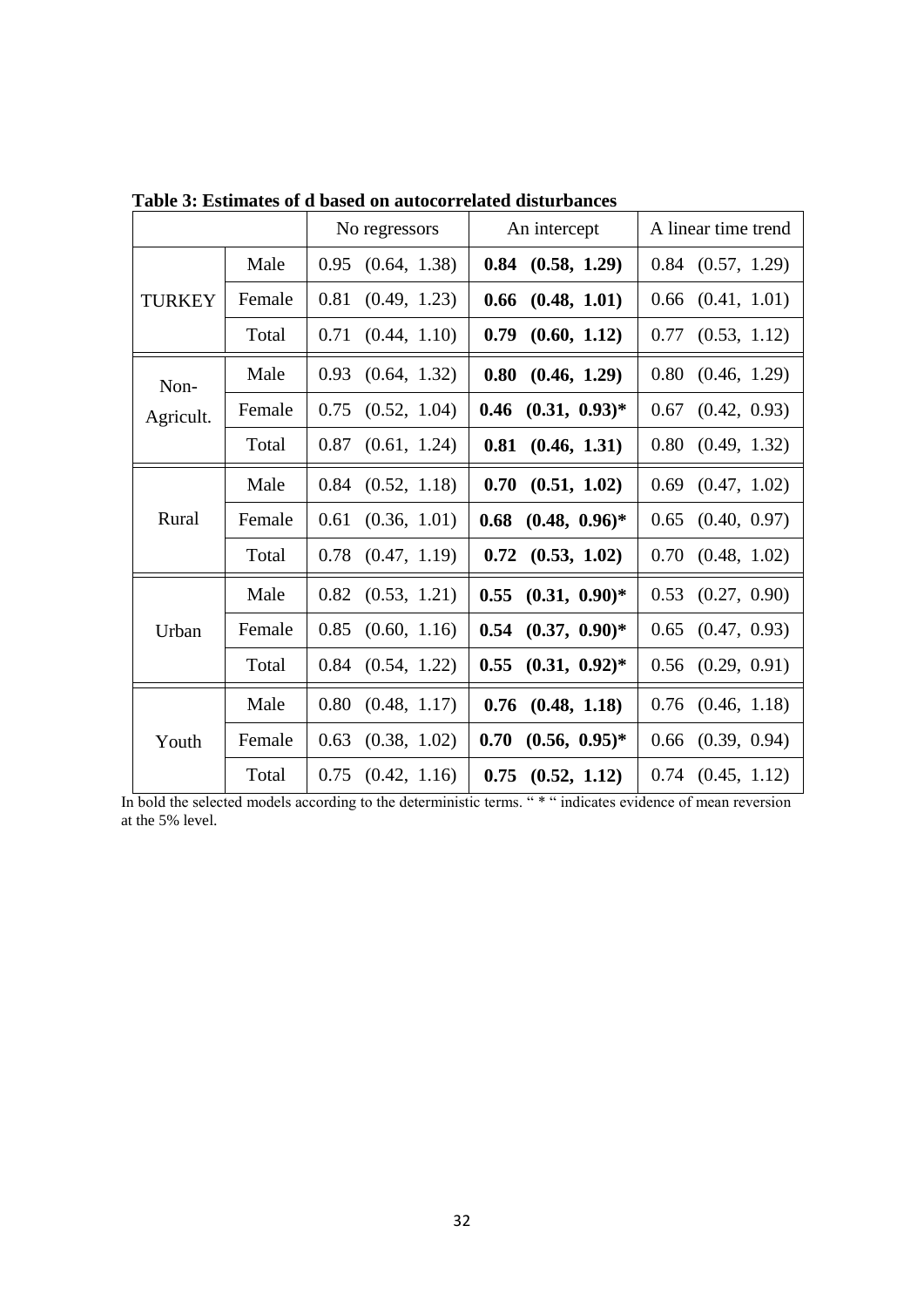|                    |        | 10    | 11    | 12    | 15    | 20    | 25    | 30    | 40       |
|--------------------|--------|-------|-------|-------|-------|-------|-------|-------|----------|
| <b>TURKEY</b>      | Male   | 0.733 | 0.840 | 0.953 | 0.961 | 1.027 | 1.238 | 1.286 | 1.222    |
|                    | Female | 0.863 | 0.844 | 0.922 | 0.825 | 0.923 | 0.991 | 1.108 | 0.921    |
|                    | Total  | 0.705 | 0.800 | 0.830 | 0.887 | 0.958 | 0.999 | 1.058 | 1.081    |
|                    | Male   | 0.573 | 0.672 | 0.776 | 0.927 | 0.994 | 1.177 | 1.156 | 1.100    |
| Non -<br>agricult. | Female | 0.919 | 0.889 | 0.962 | 0.766 | 0.740 | 0.847 | 0.930 | 0.857    |
|                    | Total  | 0.604 | 0.681 | 0.776 | 0.881 | 0.957 | 1.184 | 1.177 | 1.115    |
|                    | Male   | 0.933 | 0.966 | 0.878 | 0.862 | 0.932 | 0.868 | 0.845 | $0.813*$ |
| Rural              | Female | 0.622 | 0.677 | 0.724 | 0.759 | 0.696 | 0.777 | 0.843 | $0.741*$ |
|                    | Total  | 0.914 | 0.929 | 0.853 | 0.841 | 0.884 | 0.893 | 0.848 | $0.789*$ |
|                    | Male   | 0.640 | 0.676 | 0.772 | 0.735 | 0.788 | 0.929 | 1.067 | 1.068    |
| Urban              | Female | 0.829 | 0.752 | 0.686 | 0.662 | 0.733 | 0.809 | 0.912 | 0.854    |
|                    | Total  | 0.636 | 0.648 | 0.716 | 0.738 | 0.786 | 0.909 | 1.051 | 1.020    |
| Youth              | Male   | 0.778 | 0.895 | 0.986 | 0.817 | 0.804 | 0.859 | 0.897 | 0.912    |
|                    | Female | 0.846 | 0.767 | 0.792 | 0.581 | 0.600 | 0.633 | 0.639 | 0.656    |
|                    | Total  | 0.911 | 0.941 | 1.005 | 0.707 | 0.751 | 0.801 | 0.811 | 0.847    |
| Lower 5%.          |        | 0.739 | 0.752 | 0.762 | 0.787 | 0.816 | 0.835 | 0.849 | 0.869    |
| Upper 5%           |        | 1.260 | 1.247 | 1.237 | 1.212 | 1.183 | 1.164 | 1.150 | 1.130    |

# **Table 4: Semiparametric estimates of d**

In bold the models that correspond approximately at  $m = (T)^{0.5}$ ; "\*" indicates evidence of mean reversion at the 5% level.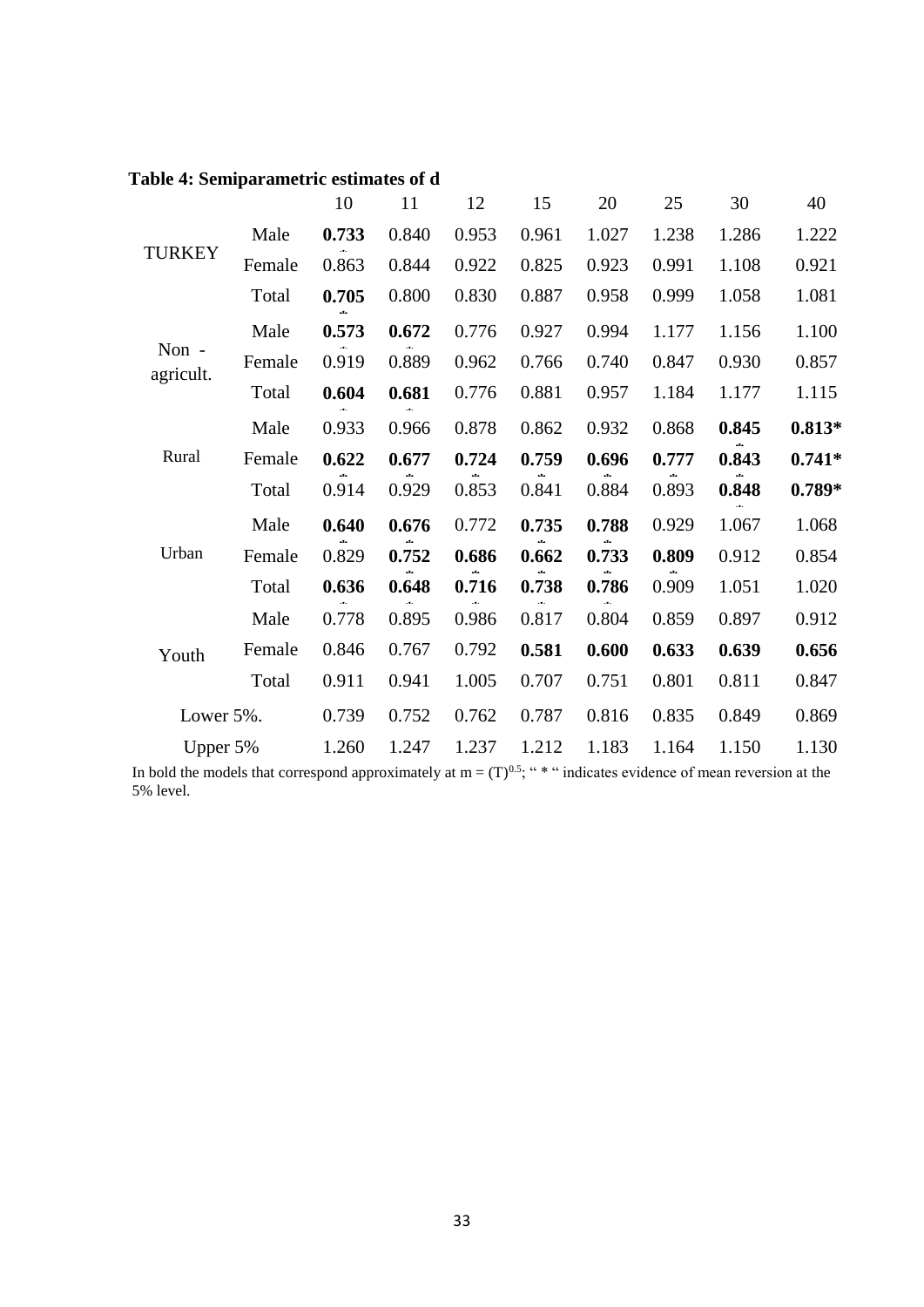| Series        |        | $\mathbf d$  | $\theta_0$ | $\theta_1$ | $\theta_2$ | $\theta_3$ |
|---------------|--------|--------------|------------|------------|------------|------------|
|               | Male   | 1.24         | 7.3299     | $-0.9482$  | 0.3415     | 0.8059     |
|               |        | (1.06, 1.45) | (1.74)     | $(-0.21)$  | (0.20)     | (0.78)     |
| <b>TURKEY</b> | Female | 0.89         | 10.2818    | $-1.5347$  | 0.9354     | 0.6428     |
|               |        | (0.70, 1.13) | (4.19)     | $(-1.07)$  | (1.16)     | (1.14)     |
|               | Total  | 1.10         | 8.2528     | $-1.1581$  | 0.4250     | 0.7352     |
|               |        | (0.90, 1.37) | (1.80)     | $(-0.41)$  | (0.34)     | (0.92)     |
|               | Male   | 1.10         | 9.6951     | $-0.3072$  | 0.3069     | 0.8060     |
|               |        | (0.93, 1.32) | (1.68)     | $(-0.08)$  | (0.19)     | (0.80)     |
| Non-          | Female | 0.81         | 23.2414    | 2.9696     | 2.1122     | 1.5165     |
|               |        | (0.61, 1.05) | (6.03)     | (1.35)     | (1.65)     | (1.53)     |
| agricult.     | Total  | 1.08         | 12.6247    | $-0.0744$  | 0.6069     | 0.8481     |
|               |        | (0.91, 1.31) | (2.29)     | $(-0.02)$  | (0.39)     | (0.86)     |
|               | Male   | 0.75         | 5.9275     | $-0.9860$  | 0.3450     | 0.6075     |
|               |        | (0.61, 0.95) | (4.16)     | $(-1.22)$  | (0.64)     | (1.53)     |
| Rural         | Female | 0.63         | 3.5316     | $-0.5605$  | 0.51712    | 0.3565     |
|               |        | (0.45, 0.86) | (4.99)     | $(-1.39)$  | (1.77)     | (1.65)     |
|               | Total  | 0.71         | 5.1940     | $-0.8925$  | 0.3935     | 0.5189     |
|               |        | (0.56, 0.92) | (5.04)     | $(-1.53)$  | (0.98)     | (1.71)     |
|               | Male   | 1.11         | 8.8066     | $-0.6599$  | 0.0752     | 0.8200     |
|               |        | (0.89, 1.39) | (1.73)     | $(-0.17)$  | (0.04)     | (0.77)     |
| Urban         | Female | 0.77         | 19.9600    | 2.1989     | 1.8220     | 1.3380     |
|               |        | (0.55, 1.03) | (6.99)     | (1.33)     | (1.71)     | (1.71)     |
|               | Total  | 1.03         | 11.4800    | $-0.3920$  | 0.3888     | 0.8397     |
|               |        | (0.83, 1.31) | (2.37)     | $(-0.13)$  | (0.27)     | (0.91)     |
|               |        | 1.01         | 16.2067    | $-1.1655$  | 0.3059     | 1.2478     |
|               | Male   | (0.85, 1.24) | (2.56)     | $(-0.30)$  | (0.16)     | (1.00)     |
| Youth         | Female | 0.76         | 17.9718    | $-3.0456$  | 1.2579     | 1.1183     |
|               |        | (0.55, 1.03) | (6.39)     | $(-1.91)$  | (1.21)     | (1.75)     |
|               | Total  | 1.01         | 17.2244    | $-1.9012$  | 0.5987     | 1.1811     |
|               |        | (0.83, 1.25) | (3.05)     | $(-0.56)$  | (0.35)     | (1.06)     |

# **Table 5: Estimates based on a non-linear I(d) model with white noise errors**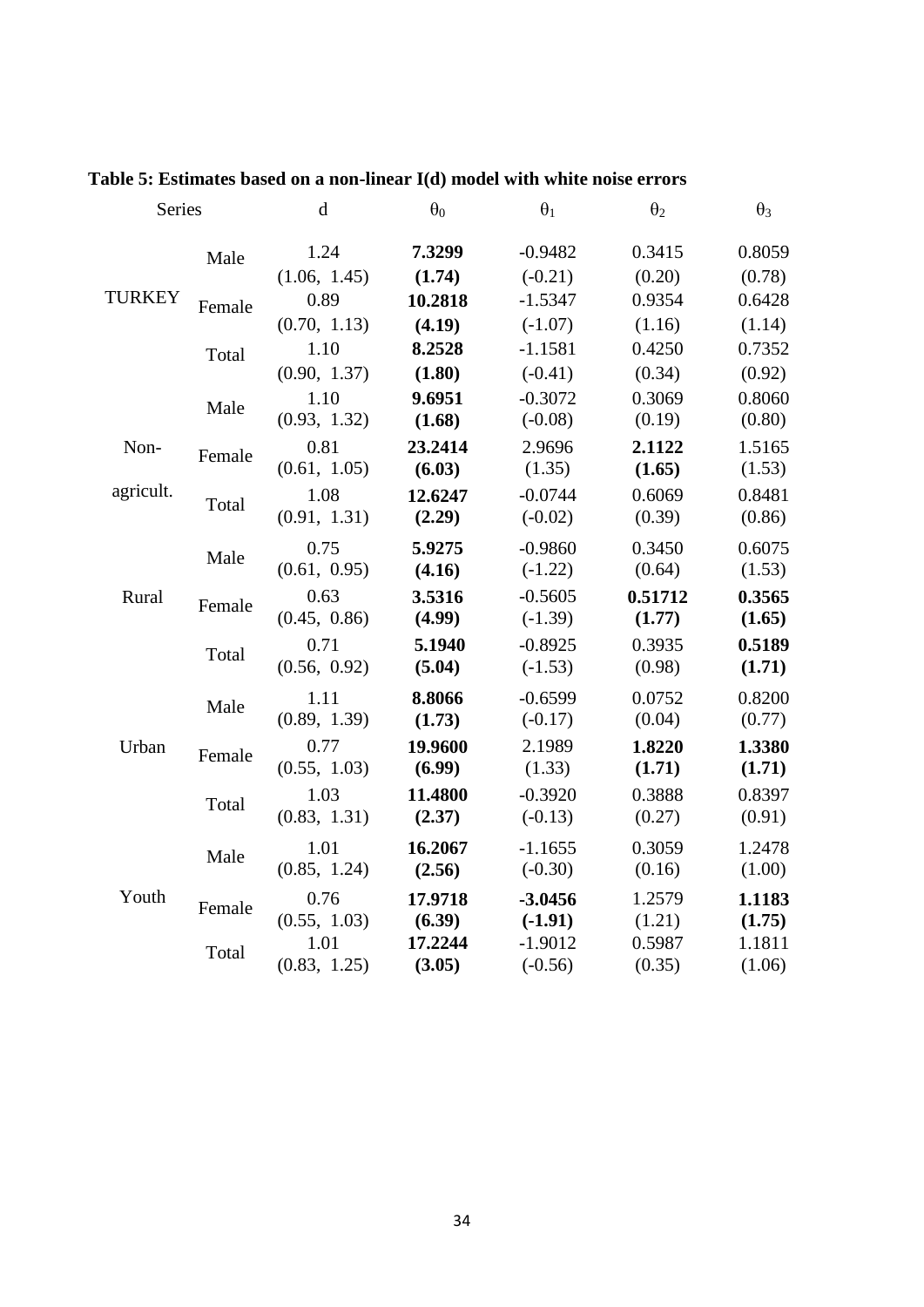| Series        |        | $\mathbf d$             | $\theta_0$          | $\theta_1$             | $\theta_2$             | $\theta_3$       |
|---------------|--------|-------------------------|---------------------|------------------------|------------------------|------------------|
|               | Male   | 0.72<br>(0.25, 1.24)    | 8.2283<br>(7.53)    | $-1.1149$<br>$(-1.80)$ | 0.1015<br>(0.24)       | 0.7595<br>(2.37) |
| <b>TURKEY</b> | Female | 0.29<br>$(-0.31, 0.95)$ | 9.4500<br>(34.12)   | $-1.5477$<br>$(-7.86)$ | 0.9195<br>(5.27)       | 0.6536<br>(4.13) |
|               | Total  | 0.39<br>(0.00, 0.88)    | 8.9994<br>(24.35)   | $-1.2257$<br>$(-5.13)$ | 0.3435<br>(1.69)       | 0.7129<br>(4.03) |
|               | Male   | 0.72<br>(0.25, 1.24)    | 10.4812<br>(7.32)   | $-0.4253$<br>$(-0.52)$ | 0.1165<br>(0.21)       | 0.7725<br>(1.86) |
| Non-          | Female | 0.96<br>$(-0.45, 0.78)$ | 20.3609<br>(82.27)  | 2.5333<br>(11.02)      | 1.9399<br>(8.65)       | 1.3940<br>(6.34) |
| agricult.     | Total  | 0.64<br>(0.16, 1.28)    | 12.7469<br>(11.51)  | $-0.0489$<br>$(-0.07)$ | 0.5247<br>(1.14)       | 0.8548<br>(2.38) |
|               | Male   | 0.50<br>(0.16, 0.91)    | 6.3702<br>(11.34)   | $-0.9755$<br>$(-2.90)$ | 0.3240<br>(1.20)       | 0.6012<br>(2.68) |
| Rural         | Female | 0.15<br>$(-0.35, 0.78)$ | 3.2519<br>(29.49)   | $-0.5891$<br>$(-6.41)$ | 0.4627<br>(5.36)       | 0.3532<br>(4.30) |
|               | Total  | 0.45<br>(0.08, 0.91)    | 5.3507<br>(13.76)   | $-0.8764$<br>$(-3.65)$ | 0.3822<br>(1.93)       | 0.5216<br>(3.10) |
|               | Male   | 0.32<br>$(-0.06, 0.84)$ | 10.42236<br>(27.63) | $-0.7552$<br>$(-2.90)$ | $-0.0726$<br>$(-0.31)$ | 0.7855<br>(3.85) |
| Urban         | Female | 0.03<br>$(-0.44, 0.68)$ | 18.5646<br>(98.91)  | 1.9460<br>(10.75)      | 1.7016<br>(9.52)       | 1.2600<br>(7.12) |
|               | Total  | 0.31<br>$(-0.16, 0.80)$ | 12.1303<br>(32.97)  | $-0.4103$<br>$(-1.60)$ | 0.3375<br>(1.70)       | 0.8321<br>(4.10) |
|               | Male   | 0.62<br>(0.20, 1.09)    | 17.0756<br>(11.22)  | $-1.2869$<br>$(-1.48)$ | 0.1368<br>(0.21)       | 1.2063<br>(2.38) |
| Youth         | Female | 0.05<br>$(-0.38, 0.65)$ | 17.0707<br>(84.09)  | $-3.211$<br>$(-16.22)$ | 1.1664<br>(6.24)       | 1.0700<br>(5.82) |
|               | Total  | 0.48<br>(0.07, 1.03)    | 17.3811<br>(20.89)  | $-1.9056$<br>$(-3.78)$ | 0.5286<br>(1.29)       | 1.1823<br>(3.45) |

# **Table 6: Estimates based on a non-linear I(d) model with autocorrelated errors**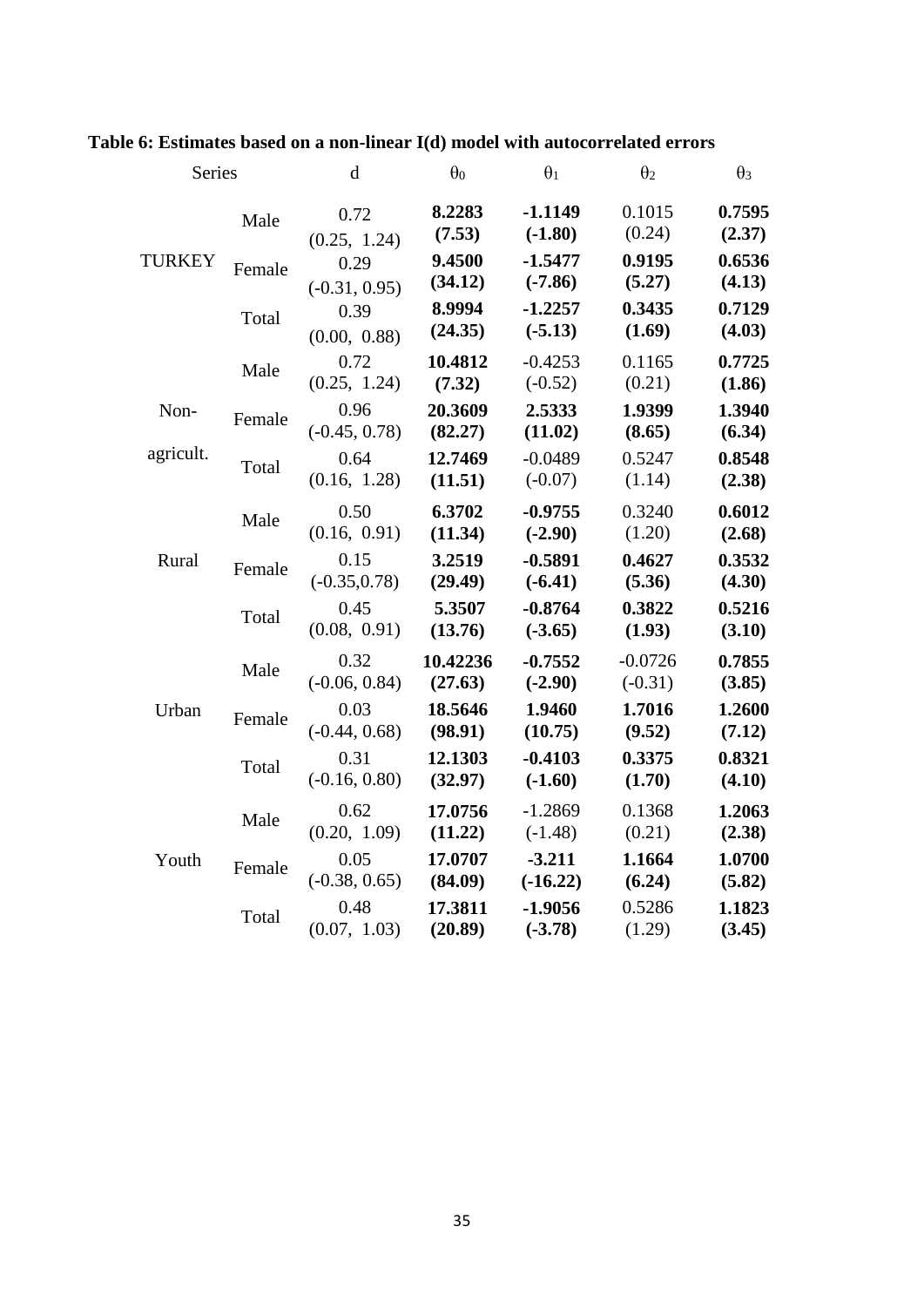

**Figure 1: Turkish unemployment rates**

1995 2000 2005 2010